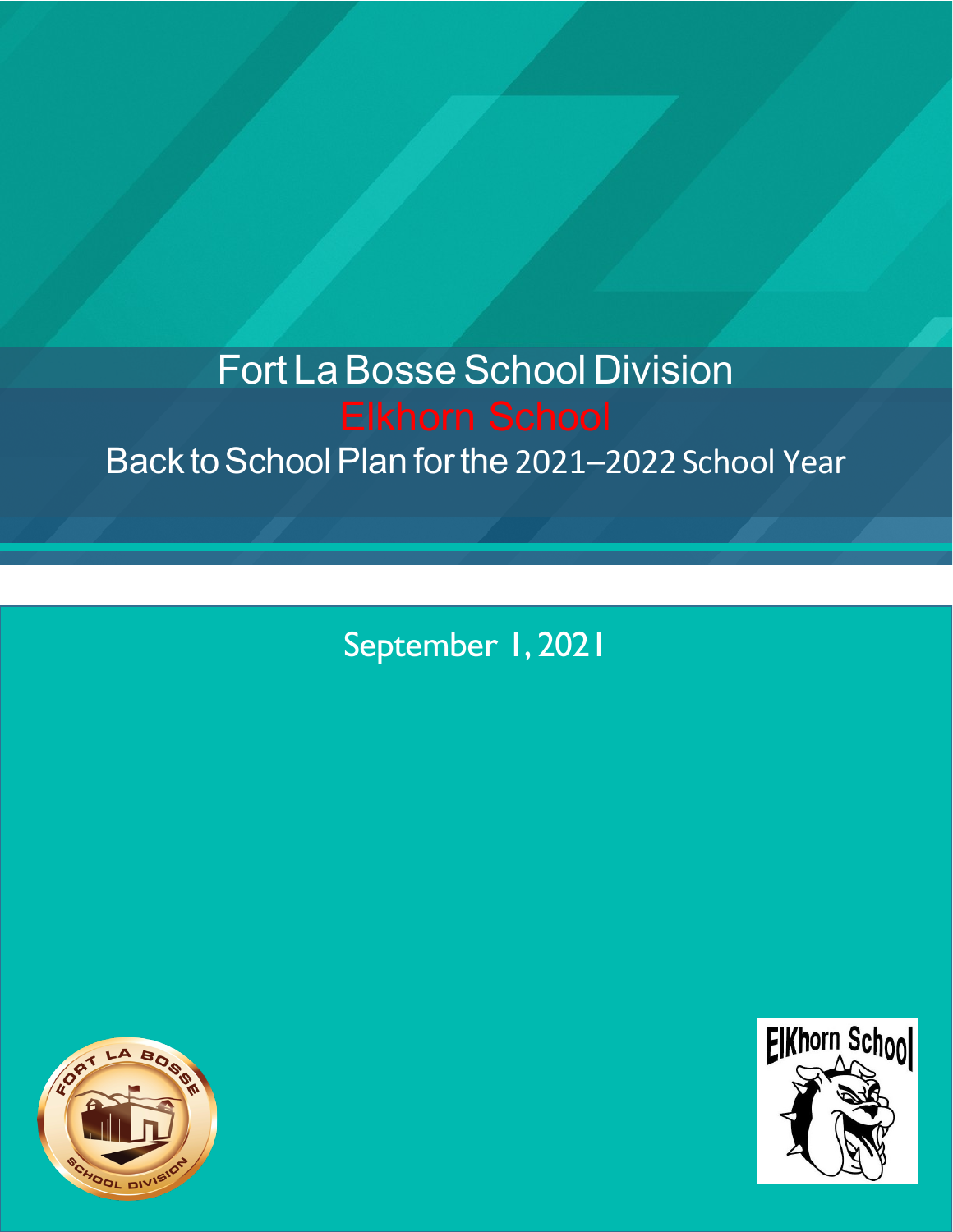# **Elkhorn School Reopening Plan**

Elkhorn School plans for re-opening are guided by the direction of the Province of Manitoba and Fort La Bosse School Divisions plan for reopening. Elkhorn School will follow the guidelines laid out in this document. The details outlined on this page provide further school specific details to all stakeholders.

- Classrooms and physical spaces will be set up to allow for the greatest physical distancing possible.
- Homeroom groups and cohorts will be used for our kindergarten to grade six students. All students will enter and exit the school through assigned doors. (Same set up as last school year)
- Kindergarten to grade 8 students will remain in their homerooms as much as possible. Teachers will change rooms rather than the students.
- Arrows on the floor will indicate traffic flow and dots will be placed to indicate where to stand in areas that may have lineups. Hallway traffic will keep to the right.
- Outside doors will remain locked throughout the school day to allow traffic flow to be monitored.
- Visitors to the school must sign in and are asked to remain in the office area as they are assisted.
- Elkhorn School will record attendance for staff, visitors, and students and monitor cohorts.
- Classroom and washroom doors will remain open throughout the day to limit the touching of these high frequency contact points.
- All non-bus students are encouraged to go home for lunch and return to school at 1:10 pm for afternoon classes.
- Students who stay for lunch will eat within their homerooms/cohorts.
- Microwaves will not be available. Students staying for lunch are asked to bring a lunch that does not require heating. K & T's Kitchen will provide lunch service from Tuesday to Thursday for students wanting to order lunch. All lunch orders will be completed directly with K & T's kitchen and will not involve the school.
- Lockers will be assigned in a manner that allows cohorts and grades to be in the same area and separated from other cohorts.
- Hallway couches will continue to remain in storage.
- School sports will follow guidelines set by the division and the Manitoba High School Athletics Association.
- Outside user groups will not be allowed to use school facilities until further notice.
- Hand sanitizing stations will be placed in or just outside of all classrooms and at all entrances.
- Kindergarten to grade twelve students, staff, and visitors will be required to wear masks inside the school.
- Activities and classes will take place outdoors when it is feasible.
- Ventilation will be maximized by opening windows when possible and if weather permits.
- Public health protocols and hand hygiene will be expected by students, staff, and guests.
- Handwashing schedules will be used and staff will model and monitor effective handwashing technique.
- Water fountain spigots are shut off and fountains will be used as water bottle filling stations only. Students are encouraged to bring a full water bottle with them each day.
- Custodial staff, students, and staff will participate in increased cleaning and sanitation. Washrooms and high touch areas will be cleaned with increased frequency.
- Shared technology devices will be disinfected prior to each use.
- Cleaning supplies and PPE will be supplied by the division as required.
- Signage will be posted throughout the school to remind students, staff, and guests about public health protocols.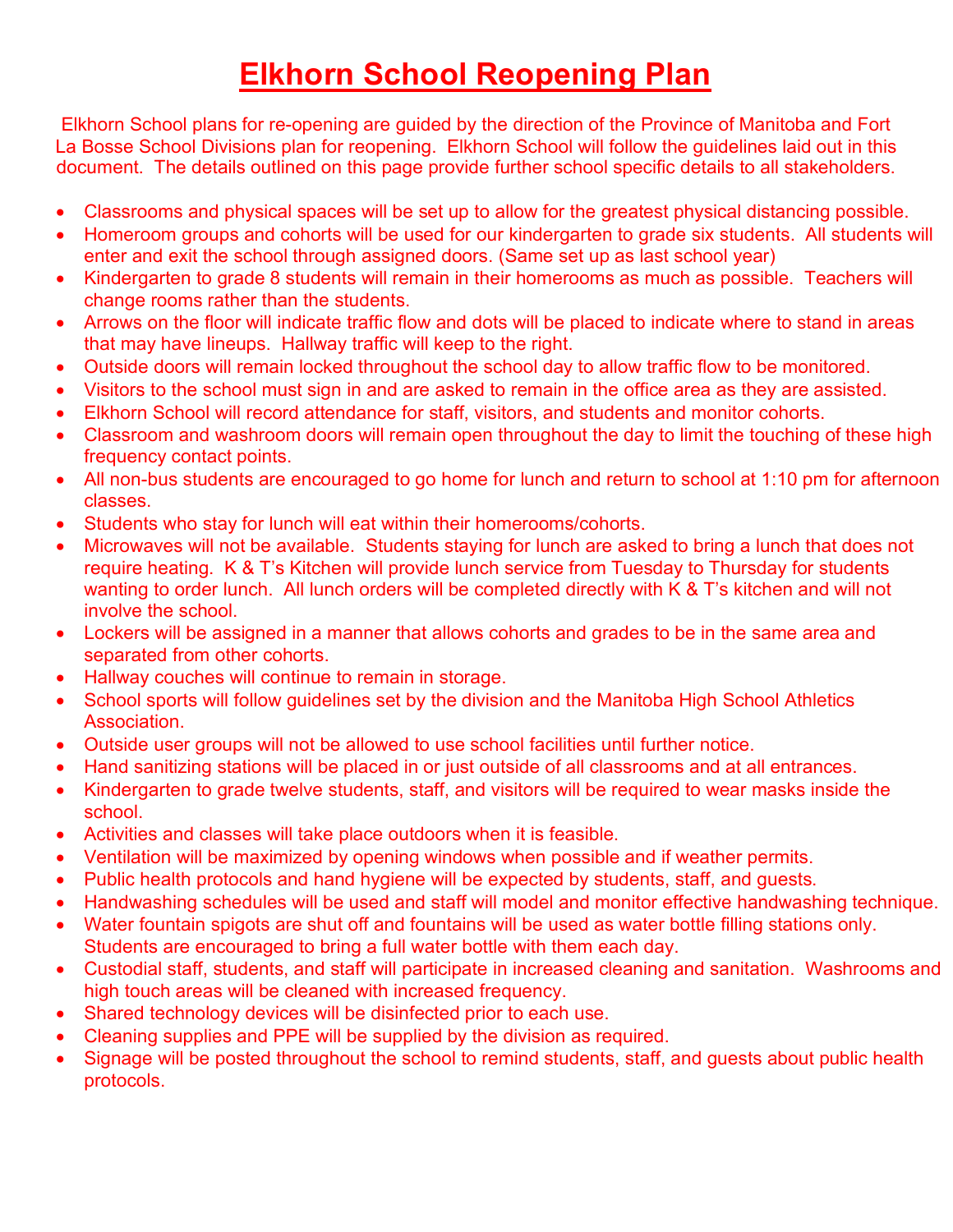- If multiple buses arrive at the same time the first bus that arrives will completely unload before the next bus unloads. Buses will start arriving at 8:38 am.
- Students will only be allowed to ride the bus if they are on that route. Guest riders are not permitted.
- Non-bus students are asked to arrive starting at 8:45 am. This will allow the buses to unload and clear the area in front of the school.
- Homerooms/cohorts will used designated washrooms and sanitization stations. Students will sanitize as they enter the school and also at designated times throughout the school day.
- Homerooms/cohorts will have designated areas on the playground.
- Elkhorn School staff and students (with the aid of parents) are expected to self-screen each day before coming to school. Staff and students are expected to stay home if they are sick or displaying symptoms.
- Elkhorn School will communicate with families and students via email, the school website, and social media throughout the year as we proceed through the pandemic.
- Elkhorn will respond to any level or restriction changes as soon as reasonably possible.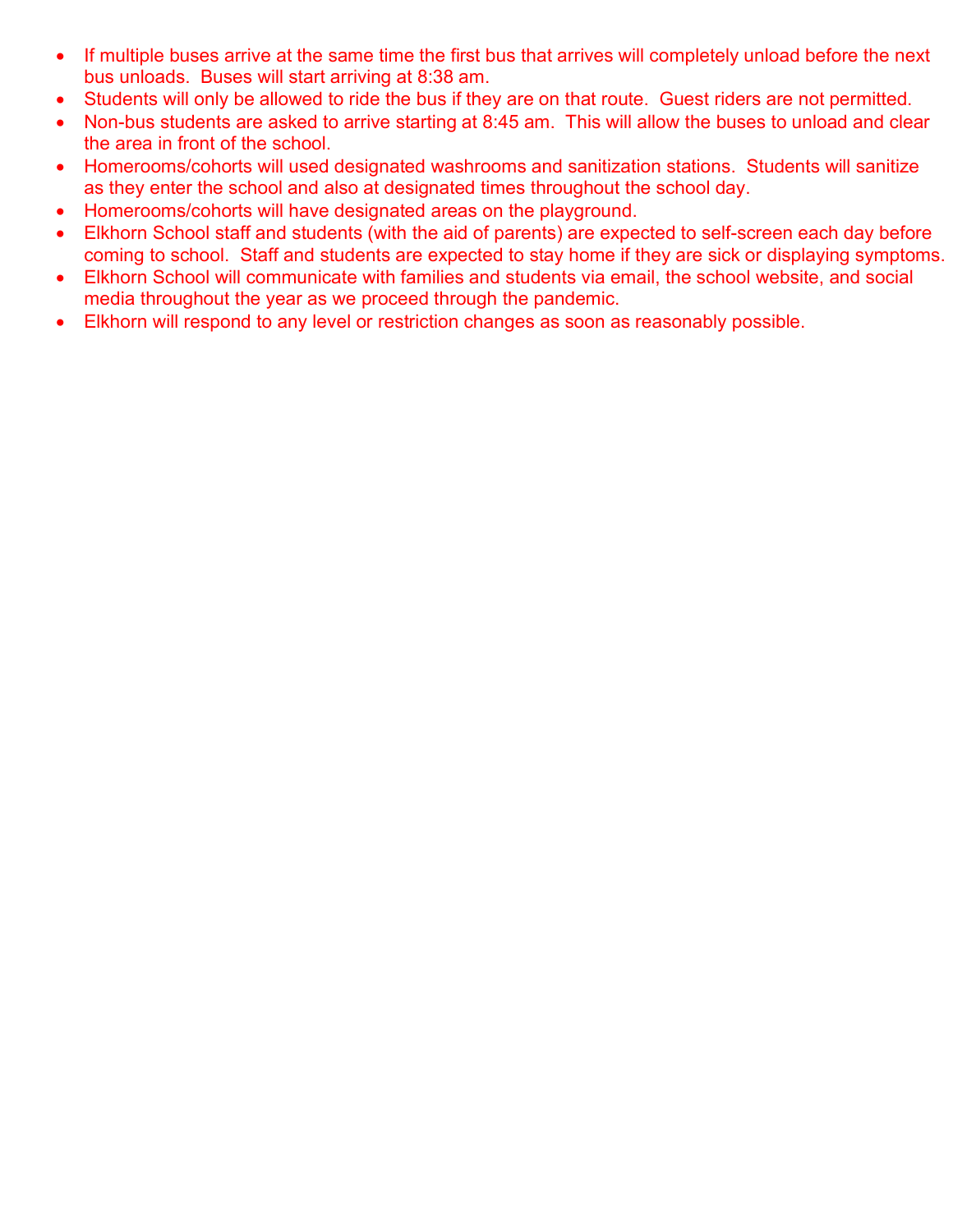# Overview—Planning for the 2021–2022 School Year

After 18 months of facing the global impacts of the COVID-19 pandemic together, Manitoba is on the road to reopening. Manitoba's test positivity rate, hospitalizations and active cases have continued to decline in June and July, while vaccination rates continue to climb.

This collective effort and progress means that Manitoba schools will open on September 7, 2021, with all students returning to in-class learning.

This document summarizes the plan for reopening schools in the fall of 2021, which includes:

- Ensuring a safe and healthy environment for all students and staff
- Having all students in class full-time
- Continuing to implement public health fundamentals (self-screening, hand hygiene and staying home when sick)
- Monitoring and implementing additional public health measures and contingency planning, as needed, to address changes in local community or school epidemiology
- Shifting towards addressing the impacts the pandemic has had on the mental health, well-being and learning of students and the school community

Four priority areas will guide planning as students and staff return to class:

- 1. Following health and safety measures as per public health guidance
- 2. Promoting mental health and well-being
- 3. Assessing and addressing learning impacts
- 4. Vaccinating Manitobans through outreach and promotion

For the 2021–2022 school year, \$58 million has been allocated to support the priority areas ofhealthandsafety,mentalhealth and well-being, andassessing and addressingthelearning impacts in our schools. This includes a \$5 million fund that has already been provided upfront to school divisions over the summerto support summer programming and assessment and learning activities for the start of the year.

Manitoba Education and education stakeholders worked closely throughout the 2020−2021 school year to develop and implement the provincial COVID-19 response for the Kindergarten to Grade 12 education system. This partnership was of critical importance to the success of the response. In 2021−2022, education stakeholders will continue to be integral to response planning. Planning will focus on mental health, well-being, and learning within a context of safe and healthy schools.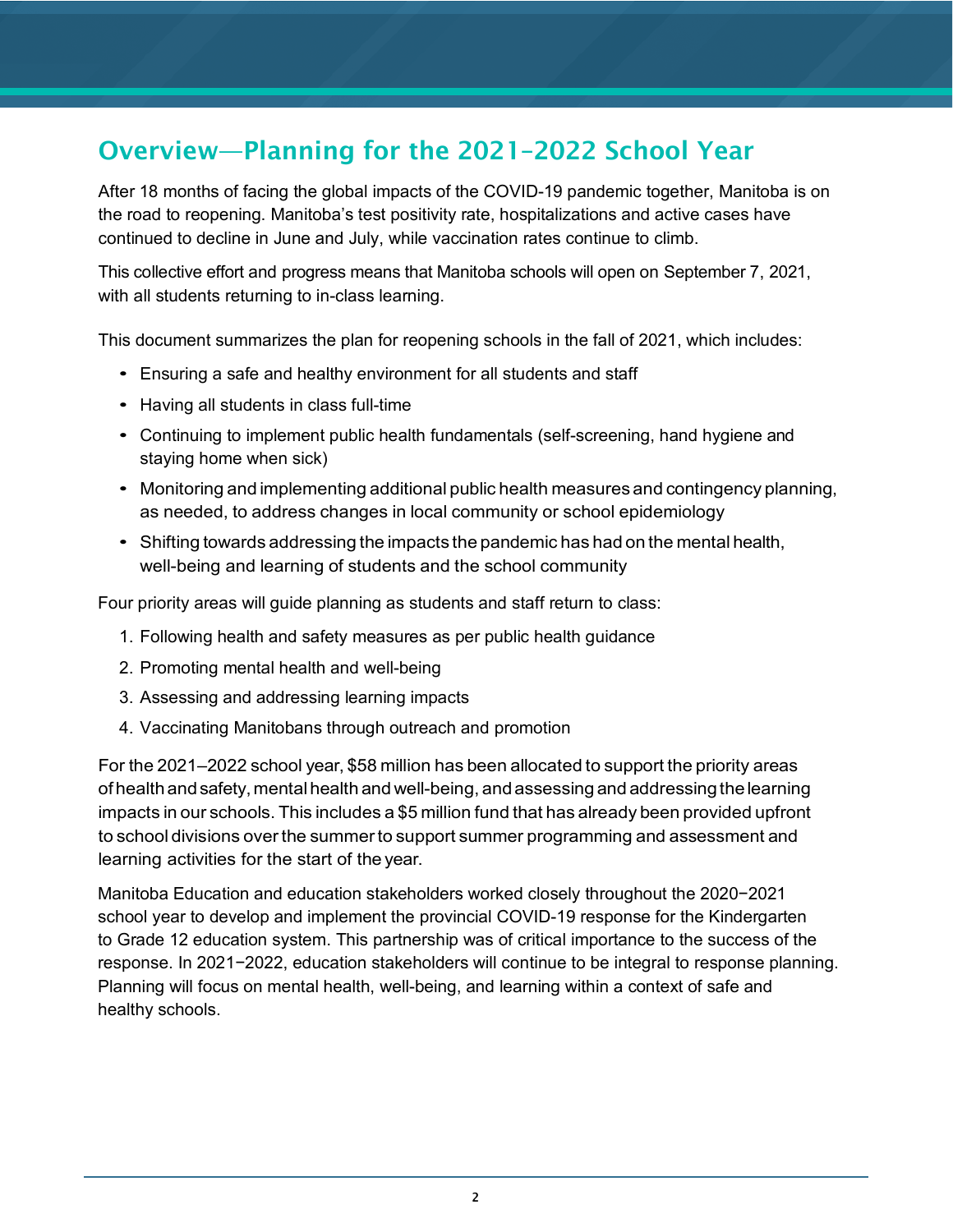## Reflecting on the Last School Year

Over the past two school years, the COVID-19 pandemic has caused unprecedented disruption. After a period of school closures in the spring of 2020, schools reopened for the 2020–2021 year at Caution (Yellow) level on the provincial Pandemic Response System. All Kindergarten to Grade 8 students were learning in-class full-time. Students with special learning needs and students at risk were prioritized for in-class learning. Many students in Grades 9 to 12 followed a schedule that blended in-class learning with learning remotely.

Throughout fall, cases of COVID-19 began to rise in the community. Public health officials advised a targeted implementation of tighter restrictions in select schools. This approach included full-time remote learning for all students in Grades 7 to 12 for two weeks following the December school holidays.

April and May saw a third wave of COVID-19 cases across the province. Again, public health officials advised a targeted approach of tighter restrictions in regions with higher transmission levels. At its peak, 47 per cent of schools were in full time remote learning to support the public health efforts to slow the spread. Students in full time remote learning went from four per cent in April to 34 per cent in May. In June, cases in the community and in schools began to decline, reflecting public health recommendations and orders as well as the increasing rates of vaccinations across the province.

The 4-3-2-One Great Summer Reopening Path, announced in June 2021, offered a phased in approach with fewer public health restrictions depending on achieving vaccination targets and keeping cases of COVID-19 under control. The reopening plan set key milestones and envisioned that, by Labour Day, all services, facilities, and businesses will reopen with limited restrictions in some cases. Because of the high percentage of Manitobans who have chosen vaccination, along with the ongoing efforts to follow public health advice and practice the fundamentals, these milestones have been achieved ahead of time.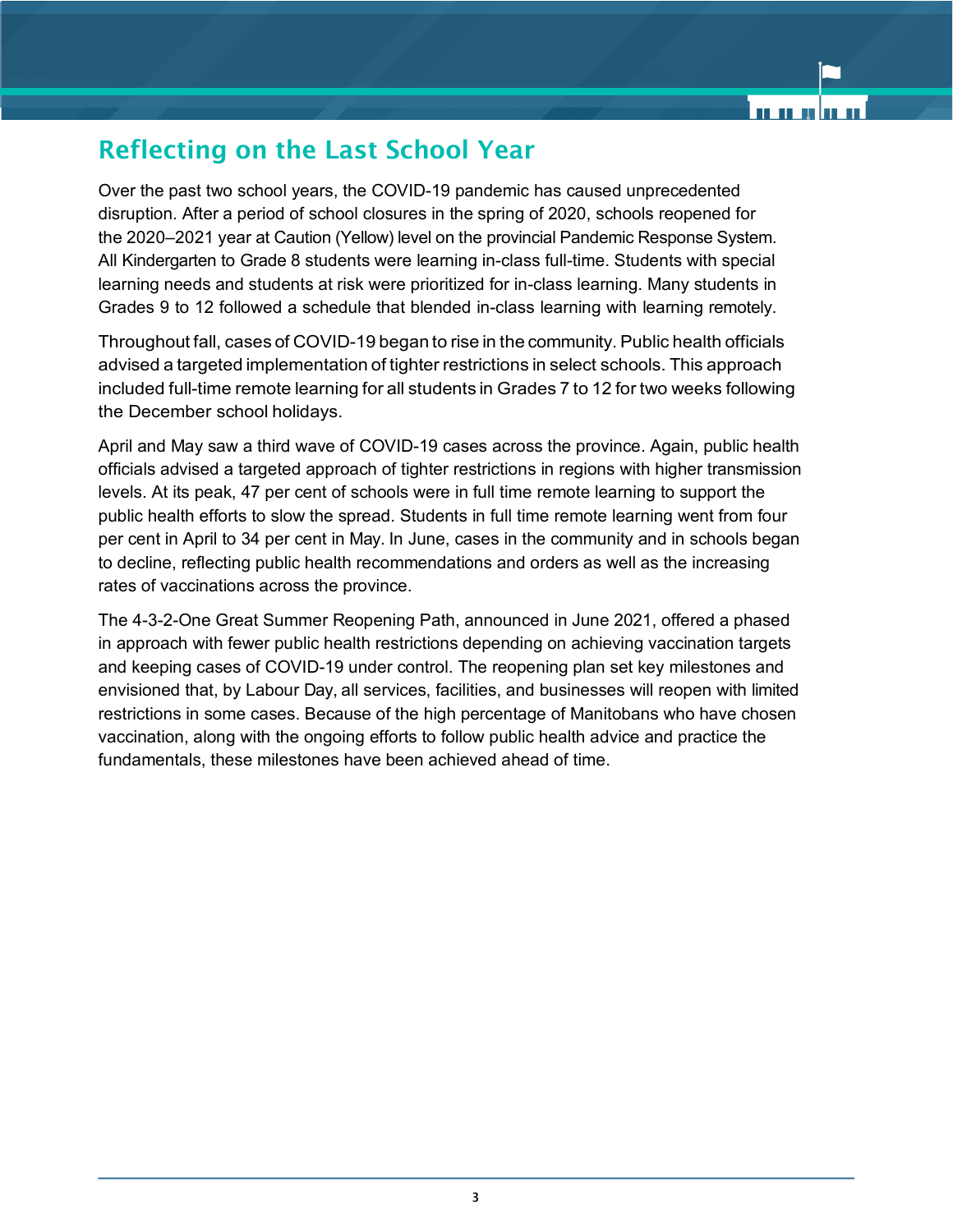# **Priority 1: Health and Safety**

*Success: Kindergarten to Grade 12 schools are open for full-time in-class learning for all students, with contingency plans in place.*

#### **Schools will begin the school year at the Caution (Yellow) level of the Pandemic Response System.**

#### *CAUTION*

The spread of COVID-19 is at low to moderate levels.

Household and close contact transmission is occurring in Manitoba.

There may be multiple and isolated small cluster outbreaks (or a small number of larger outbreaks) which are mostly contained.

Community transmission is low and/or localized/geographically limited.

Public health measures have been adapted to reflect the changing public health situation.

While current case numbers and vaccination rates are encouraging, there is a need to plan with public health officials regarding increased cases or a resurgence of COVID-19, as well as a resurgence of other respiratory viruses that may resemble COVID-19 symptoms. Schools need to plan for and be ready to implement additional measures if required.

#### Public Health Measures

- $\bullet$  Effective the first day of school there will be a Provincial mask mandate for all K–12 students, staff, and visitors while indoors, including in the classroom and on the bus. Public health officials will continue to monitor closely and will adjust guidance as needed. Masks and personal protective equipment will be available to schools for use.
- All staff and practicum students (this includes teachers, educational support staff, staff that work directly with students, including bus drivers, custodians and child care staff working in school-based early learning and child care facilities) working in Fort La Bosse School Division as per provincial public health orders, will require full vaccination by October 31, 2021 or undergo frequent COVID-19 testing.
- Designated staff who choose to be fully immunized will need to have their first dose by September 7, 2021. Acceptable form of proof of vaccination is the digital or physical immunization card.
- Public health order will require reqular COVID-19 tests at specific intervals for unvaccinated employees of designated sectors (this could be up to 3 times per week for full time employees)
- Staff and students will continue to follow the fundamentals (self-screening, hand hygiene and staying home when sick).
- Cohorts will be used for Kindergarten to Grade 6 to reduce the potential exposure in students not yet eligible for vaccination. There is the potential to move away from cohorts as the year progresses.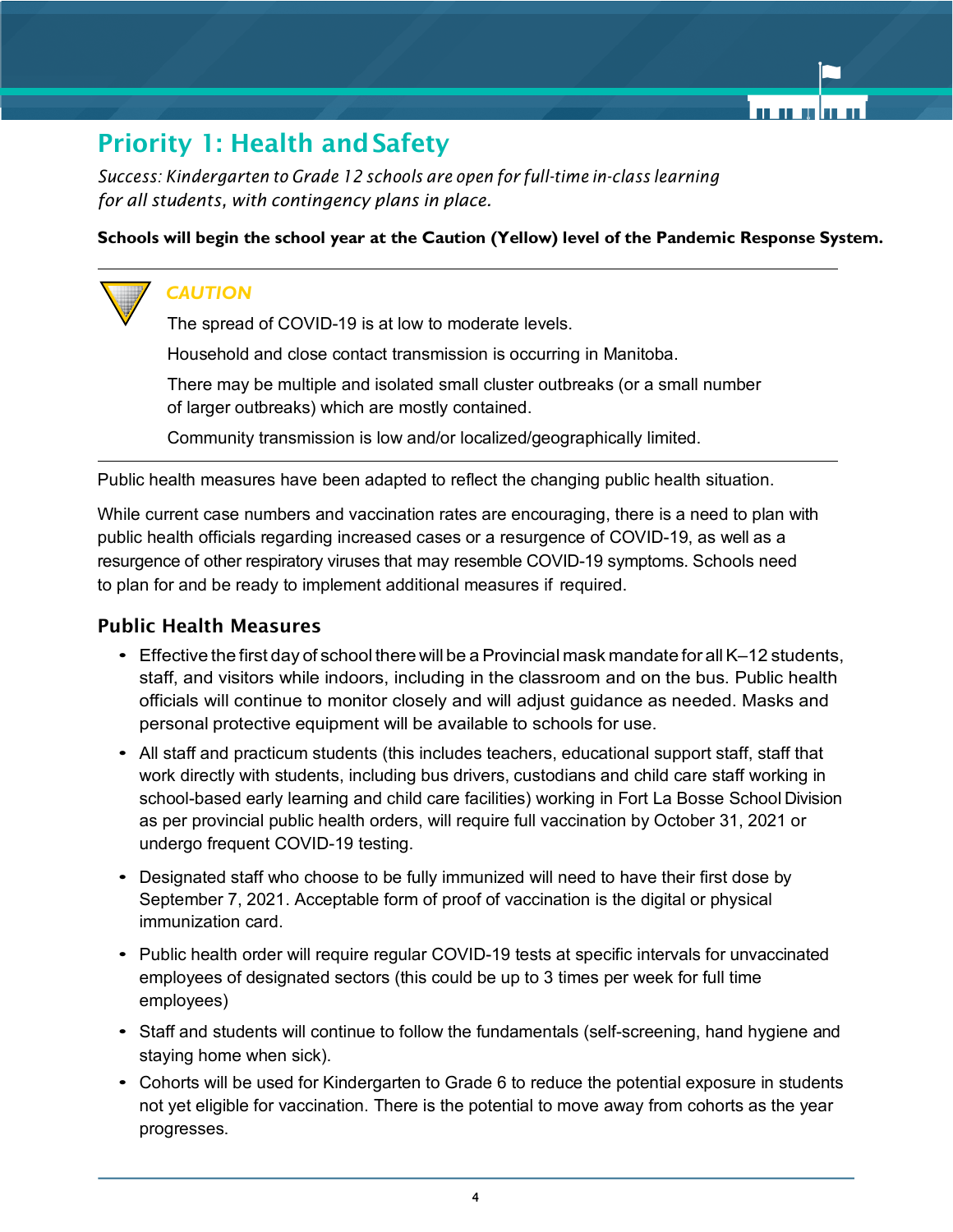- Schools should encourage physical distancing to the greatest extent possible. Schools will manage the flow of people in common areas, including hallways and washrooms, to minimize crowding and allow for the ease of people passing through. Schools will continue the practice of staggered entrance and exit times, or use separate entrances (if feasible).
- Cleaning and disinfecting will focus on high-touch surfaces and common areas but frequency can return to normal practices. Washrooms are the exception as they require more intensive cleaning. These facilities should also be used in a staggered manner.
- Schools will continue to implement non-touch water drinking practices.
- Schools will continue the practice of hand hygiene stations at the entrance and exit of school facilities and classrooms.
- School transportation with assigned seating will continue. Mask use will follow public health orders. In-town bussing will not be provided.
- Extra-curricular activities and field trips are permitted in accordance with public health guidance and orders, with the exception of overnight trips. This exception is subject to change to follow public health recommendations and orders at the time.
- The use of wind instruments and indoor singing will be permitted in accordance with public health guidance and orders.
- Type and size of gatherings and assemblies will align with public health recommendations and orders for indoor gatherings at the time. Smaller grade specific or cohorted assemblies are recommended.
- Community use of schools will not be permitted for activities at this time.
- School and classroom libraries are open for use. Ensure good hand hygiene before and after use.
- Schools will focus on maintaining ventilation and continue to ensure all mechanical heating, ventilation and air conditioning (HVAC) systems are working properly, while opening windows when weather permits. Provincial guidance on ventilation will be followed.
- The use of outdoor space for in-class learning is encouraged, weather permitting.
- Sharing toys, manipulatives and shared play stations is permitted, provided good hand hygiene is practiced before and after use.

Details of public health measures can be found in Appendix 1.

#### Contingency Planning

The degree to which schools can remain open for in-class learning depends on several factors, such as vaccinations, variants of COVID-19 and the capacity of our health care system. We are committed to working with our public health and education partners to keep schools open for in-class learning.

Schools will plan to implement additional public health measures as outlined in the Caution (Yellow), Restricted (Orange) and Critical (Red) levels of the Pandemic Response System (Appendix 2). As the level of risk changes, public health officials may identify regions or schools of concern. Schools will work with public health officials and Manitoba Education to implement the appropriate additional public health measures and contingency plans. Depending on the situation at the time, public health guidance may require modification to some provisions.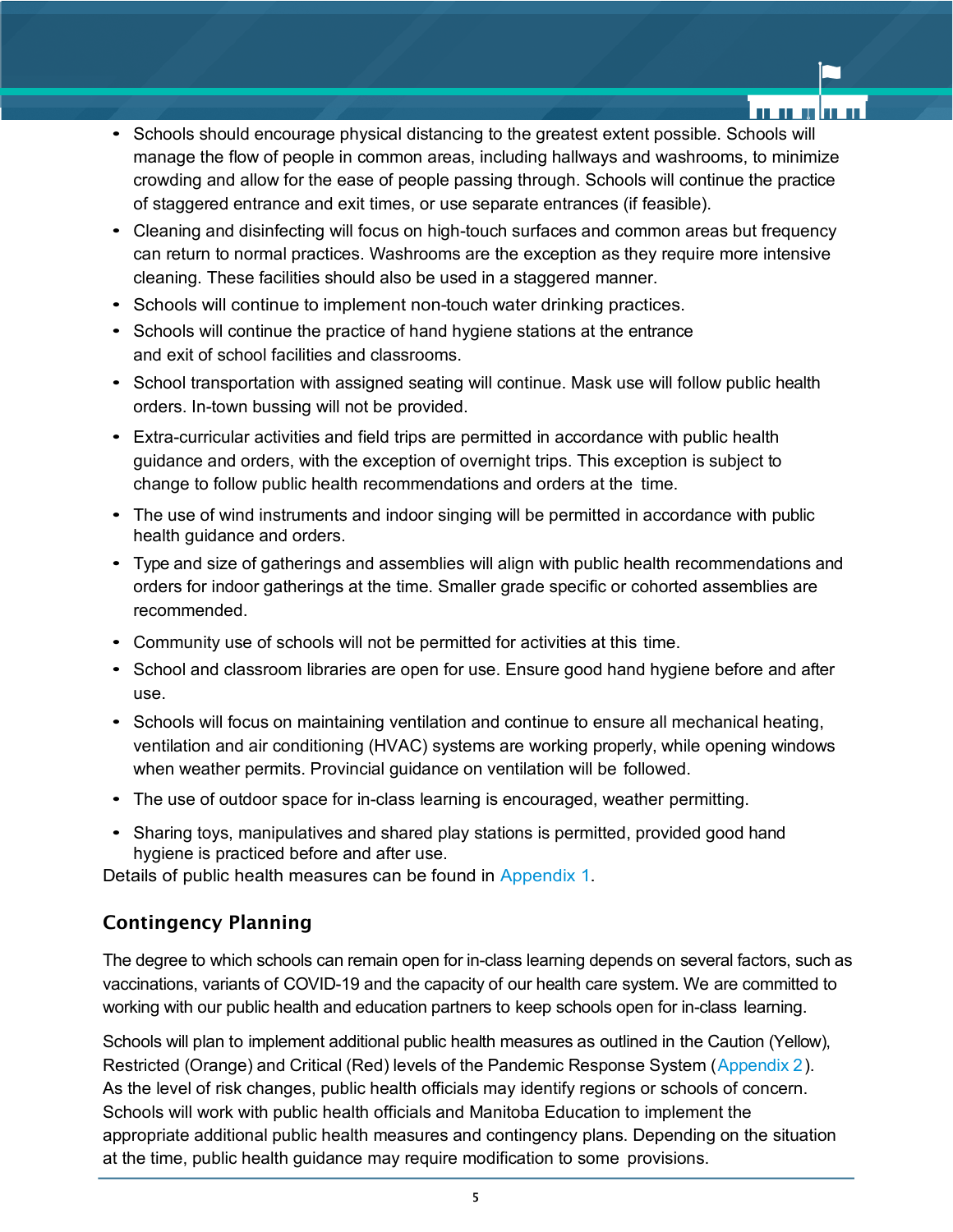School-wide shifts to remote learning will be a measure of last resort.

For symptomatic students who are required to stay home, smooth learning transitions will be needed. Classroom teachers will ensure these students stay connected to on-going learning by providing at-home learning packages and/or remote learning until they are able to return to the class.

The provincial *Manitoba Education Standards for Remote Learning* guidelines will be followed by schools in temporary remote learning to ensure students continue to learn and be assessed by their teachers. The guidelines can be found at: www.edu.gov.mb.ca/k12/covid/docs/remote\_learn\_standards.pdf

#### Public Health Case and Contact Management

Case and contact management of confirmed cases of COVID-19 is an important and effective public health strategy for reducing transmission. With declining cases of COVID-19 and increased vaccinations, it is anticipated that case and contact management will evolve over time as we transition back to normal processes. COVID-19 case and contact management processes that are currently in place will remain until public health officials advise otherwise.

Schools will continue with good documentation practices to record student attendance in class and at extra-curricular activities. All students and staff will continue practicing good hand hygiene and staying home when sick. Schools will plan for students to learn from home when they are sick or symptomatic and required to stay home.

#### Testing

Public access testing sites across the province, along with the dedicated Fast Pass sites, will remain open to ensure geographical access, appointment options, and quick turnaround time to results.

The Provincial Testing Task Force continues to review testing capacity needs. A strategic approach to testing is being developed that meets provincial capacity needs and maintains effective turnaround times for Manitobans. This includes careful planning for a possible resurgence of other respiratory viruses that may mirror COVID-19 symptoms, such as influenza.

#### COVID 19 Dashboard: School-Aged and School Staff Cases in Manitoba

The Kindergarten to Grade 12 Schools Data Dashboard was frequently used by families and education stakeholders for current and cumulative information on cases associated with schools. A case associated with a school that appeared on the dashboard did not mean that the individual was present at the school when infectious or that acquisition or transmission occurred at the school.

Dashboard updates were paused for July and August, because of summer holidays. Manitoba Education will resume working with public health officials to update the dashboard in September 2021. Changes may occur over time as public health officials shift case and contact management approaches.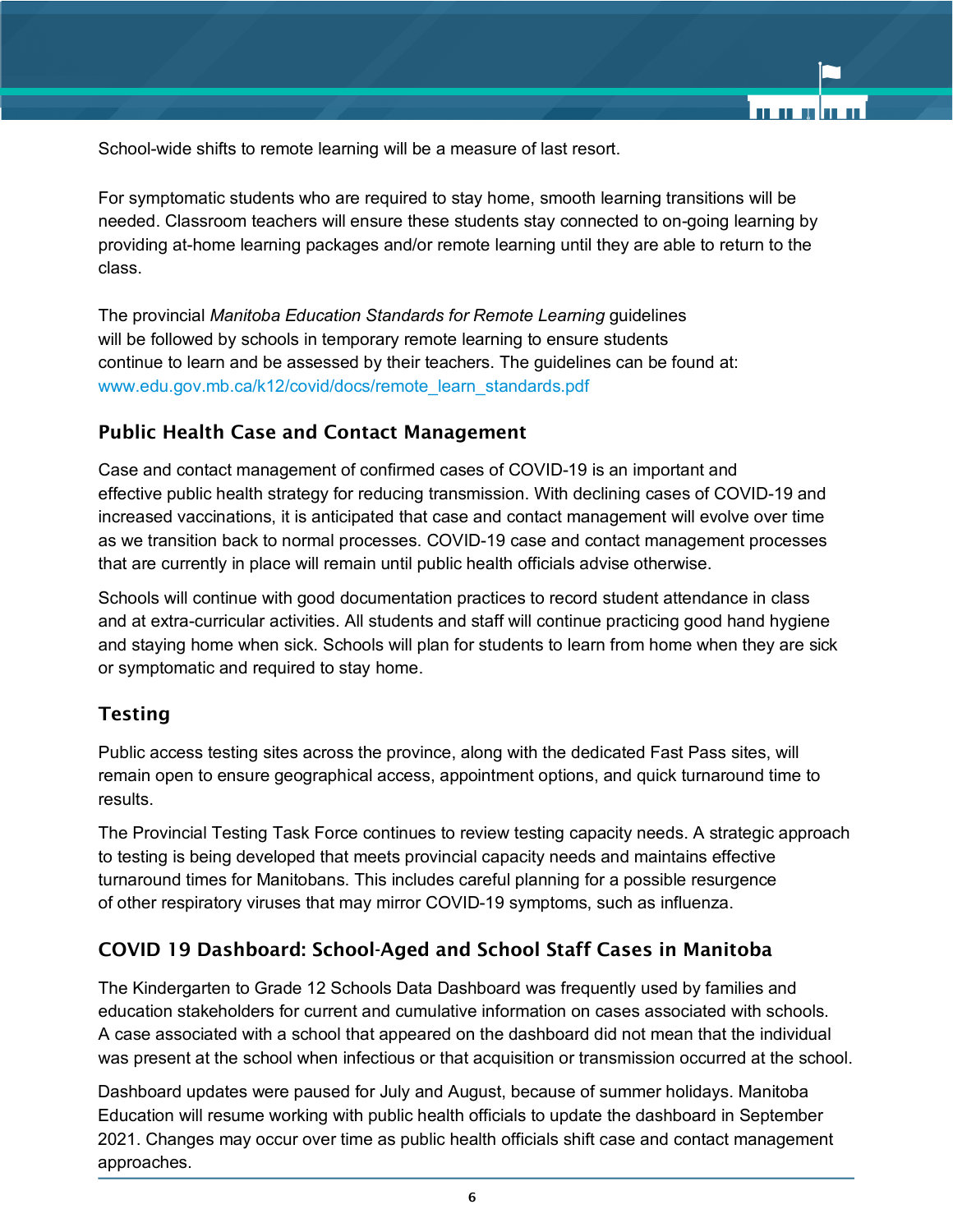# Priority 2: Promoting Mental Health and Well-Being

*Success: Mental health supports are responsive to the needs of students and school staff.*

COVID-19 has impacted the mental health and wellness of many Manitoba students, educators and school staff. In-class learning, peer contact and school celebrations have been disrupted for a generation of students. Isolation and loneliness, as well as disruptions to routines and a sense of loss, have contributed to increased anxiety and depression. This impact has been heightened for those who have been disproportionately impacted by the pandemic. Teachers and staff have been responsive to the changing public health situation and the needs of their students and families, while also grappling with the impacts of the pandemic personally, alongside all Manitobans. This has taken a toll on all involved in the education system and the impacts are expected to be felt for years to come.

In the 2020–2021 school year, the province supported a number of initiatives that support student mental health and well-being with \$2.5 million invested over and above the per pupil funding provided to school divisions. Additional investments included the following:

- Project 11 A classroom and virtual program developed by the True North Youth Foundation was expanded to additional grades.
- Provincial pilot of Enhanced School-Based Mental Health and Addictions Supports This pilot integrates and enhances access to mental health and addiction supports for students in Grades 6 to 12.
- Kids Help Phone The province invested in virtual programming for Kids Help Phone.
- The Remote Learning Support centre also offered services and supports to students and families through their team of service providers and their resources available at www.mbremotelearning.ca.
- Investments were made in Families and Schools Together to build resilient families with young, school-aged children.
- Investments were made in mental health supports for the Community Schools Program.
- Manitoba also invested in an expansion of Thrival Kits, developed by the Manitoba Advocate for Children and Youth.

Manitoba Education, the Manitoba School Boards Association, SAFE Work Manitoba, public health officials and other stakeholders also developed the Manitoba Pandemic Support Guides, a series of health and safety resources to support school staff. These guides included:

- Promoting Physical Safety www.edu.gov.mb.ca/k12/covid/docs/mpsg\_promote.pdf
- Taking Care of Yourself www.edu.gov.mb.ca/k12/covid/docs/mpsg\_taking\_care.pdf
- Caring for Our Students www.edu.gov.mb.ca/k12/covid/docs/mpsg\_caring\_student.pdf
- Resources for Students and Adults www.edu.gov.mb.ca/k12/covid/docs/mpsg\_resources.pdf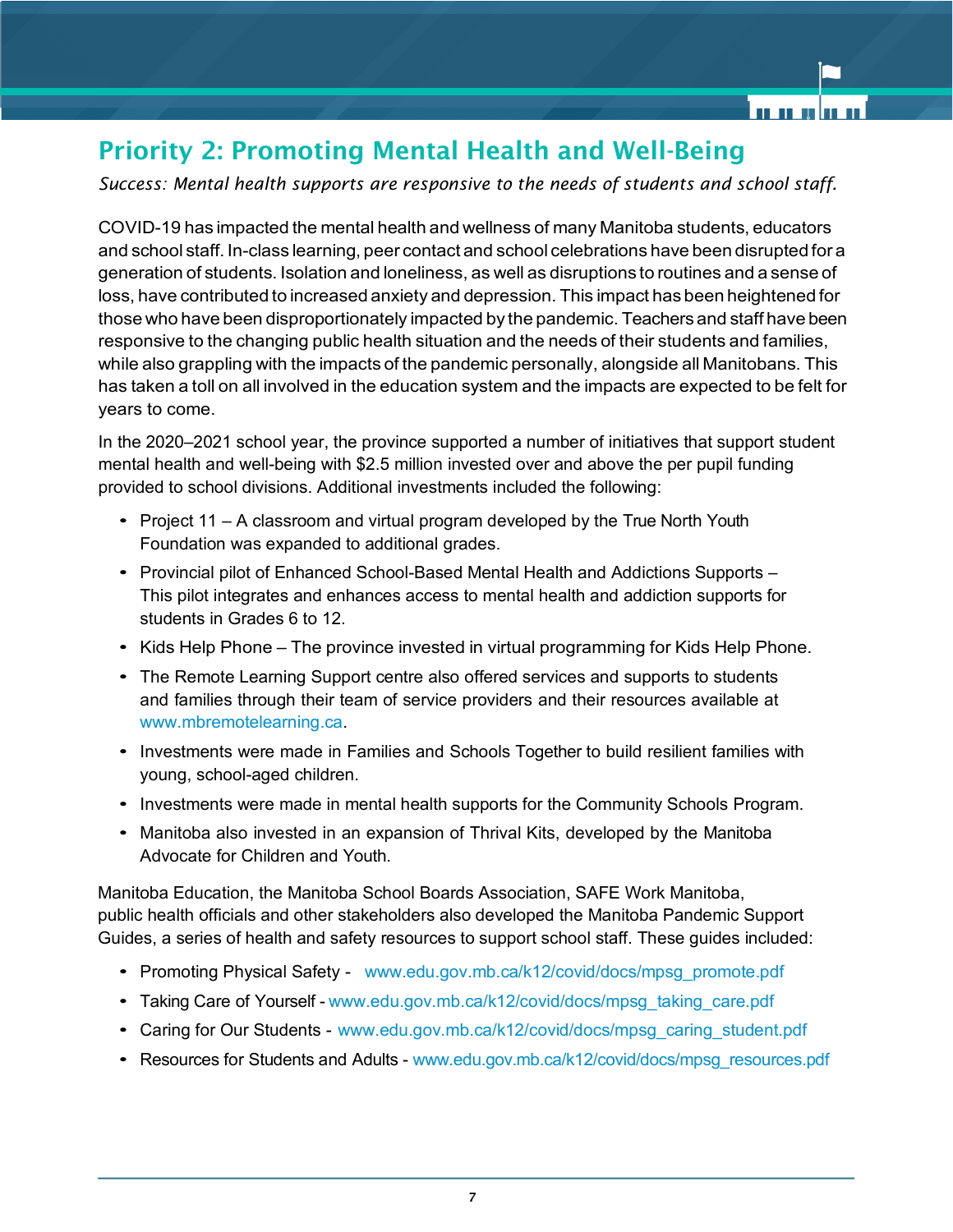Mental health and well-being tip sheets that were developed as part of this strategy are available as follows:

- Tips for students www.edu.gov.mb.ca/k12/covid/docs/tips\_students
- Tips for Parents and Caregivers www.edu.gov.mb.ca/k12/covid/docs/tips\_parents.pdf
- Tips for Teachers www.edu.gov.mb.ca/k12/covid/docs/tips\_teachers.pdf
- Resources for Youth and Adults www.edu.gov.mb.ca/k12/covid/docs/tips\_resources.pdf

While schools have remained safe, it is recognized that some students and school staff may have feelings of anxiety about COVID-19 and returning to school. In 2021-2022, the province is developing a continuum of mental health and well being supports for Kindergarten to Grade 12 schools. These supports will strategically expand existing programming and add new programming to provide a range of supports to respond to the differential mental health impacts of the pandemic on students and teachers. Through per pupil funding and targeted investments, school divisions and independent schools are asked to prioritize mental health and well-being, and develop a plan in response to their local needs. This continuum of supports is important for responding to the needs of individual students and communities.

Partnerships with community organizations and stakeholders like The Manitoba Teachers Society, the Canadian Mental Health Association and the Manitoba Advocate for Children and Youth will also continue.

## Priority 3: Assessing and Addressing Learning Impacts

*Success: Students have access to and engage in high-quality learning and plans are in place to address learning impacts.*

The continuity of education is central to our fall planning. The impacts of COVID-19 on student learning will be felt in the 2021–2022 school year and beyond. These impacts have affected students and staff in different ways and a varied, strategic approach to address them is required. Funding is available to schools and school divisions to support learning priorities over the summer and into the next school year.

School divisions and schools will incorporate the following principles into their approach to addressing the impacts of COVID-19 on studentlearning:

- addressing the mental well-being of students and staff once in class learning has resumed, as a foundation for learning
- using assessments to further understand the impacts of COVID-19 for learners, examining themes across classes and school communities and using the results to inform planning
- understanding individual students' unique strengths and needs
- building plans that acknowledge the diversity of student and educator experiences during the pandemic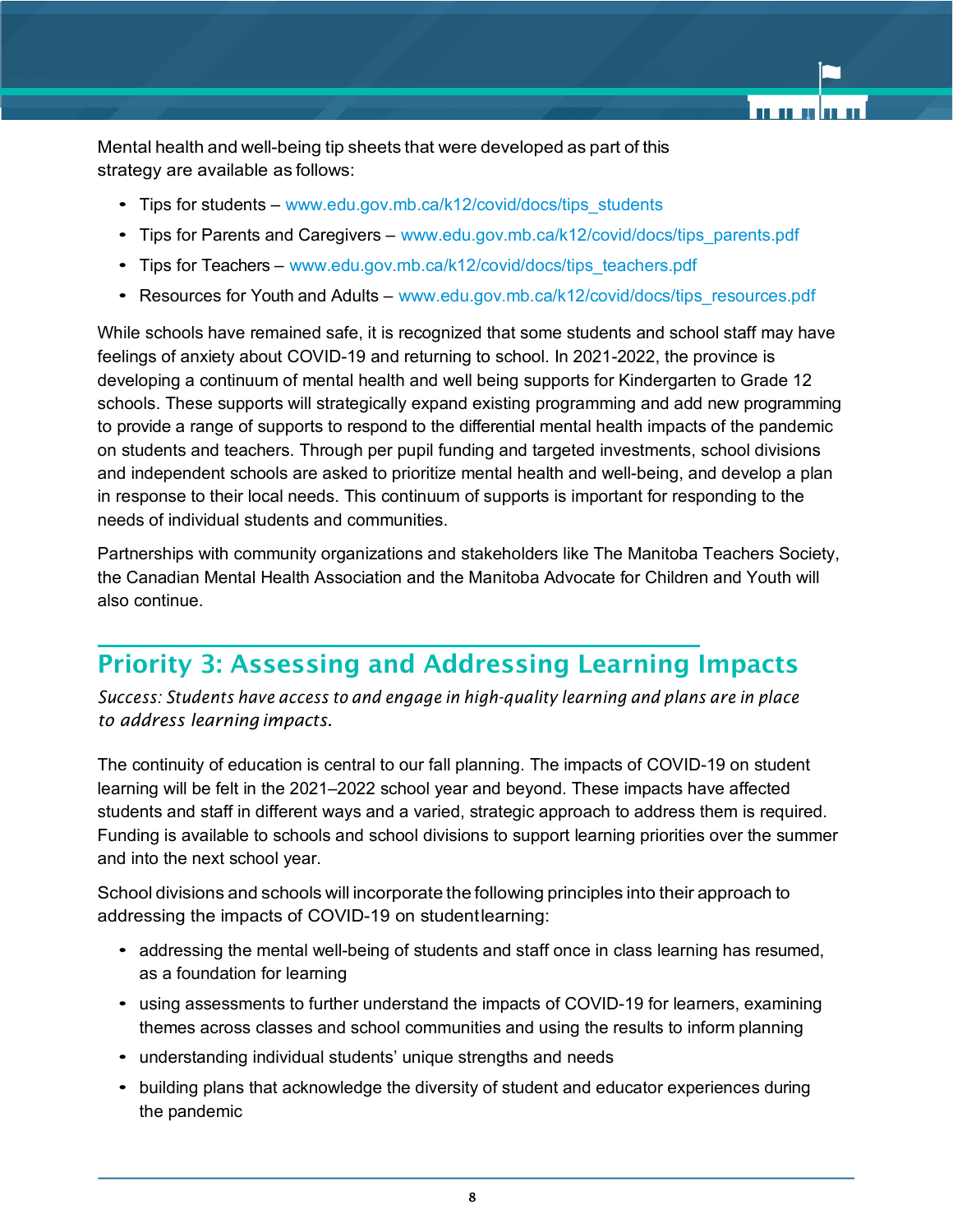- collaborating with students, parents and caregivers, other classroom teachers and student services personnel
- meeting students where they are in their learning process as they transition from periods of remote learning back to in-class learning
- developing plans to address the holistic needs of students, especially students identified as having been most at risk during the pandemic
- providing access to rich learning experiences in all subject areas

#### Provincial Assessments

The province is committed to developing a new student assessment framework that includes strengthening classroom assessments in all grades and creating new summative assessments in the early years, middle years and Grade 10. In the 2021–2022 school year, the Grade 3 Assessment in Reading, Lecture and Numeracy and the Grade 4 Assessment in French Immersion Lecture, and the Middle Years Assessment of Key Competencies in Mathematics, Reading Comprehension and Expository Writing will continue. The assessments will be important for understanding the impact of COVID 19 on student learning.

The pandemic resulted in the cancellation of the Grade 12 provincial exams during the last two school years. The 2021–2022 school year is an opportunity to move forward with developing a Grade 10 assessment as recommended by the Commission on Kindergarten to Grade 12 Education. Therefore, the Grade 12 provincial tests will not proceed in 2021–2022 and the province will work towards the development of an assessment in Grade 10.

#### Remote Learning

In addition to the remote learning offered by school divisions in 2020–2021, the province launched the Manitoba Remote Learning Support Centre in January 2021 to provide direct remote learning supports to Kindergarten to Grade 8 students and teachers.

For 2021–2022, students who are immunocompromised (or those with household members who are) will continue to require remote learning. The province has committed \$5 million to the Manitoba Remote Learning Support Centre to provide remote learning for these students. For students in Grades 9 to 12, InformNet, Teacher Mediated Option (TMO) and Learning from Home School (LFHS)/L'École Apprendre-chez-soi will continue to provide remote learning options. InformNet will have capacity to support up to 3200 students. TMO will have capacity to support up to 800 students. LFHS, a French Immersion online high school, will have capacity to support up to 525 students.

In addition, because the 2021–2022 school year will continue to require staff and students to stay home when they are sick, schools and school divisions will plan for absenteeism.Classroom teachers will ensure smooth transitions to temporary remote learning by supporting the development and provision of at-home learning packages and/or remote learning for students who are isolating.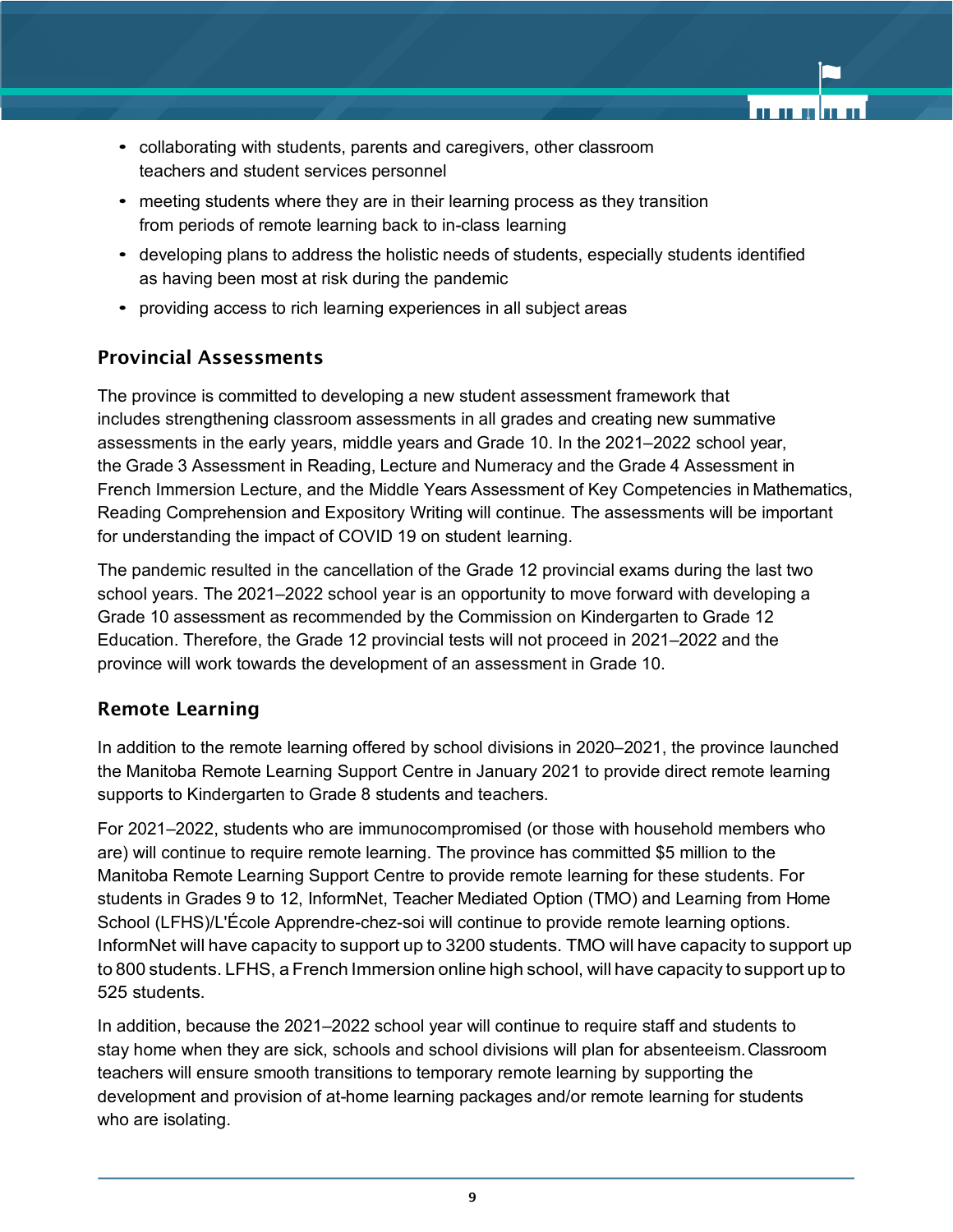# Priority 4: Vaccination Outreach and Promotion

*Success: High vaccine uptake occurs among students and staff.*

It is important that youth in Manitoba are protected against COVID-19. The best way to achieve this is for youth to receive both doses of an approved COVID-19 vaccine as soon as they are eligible.

The campaign to vaccinate Manitobans aged 12 to 17 has been underway since May and close to 65% have already received one dose. Health Canada approval for vaccinating younger children (ages 5 to 11) may be granted in the fall. Public health officials are planning to implement vaccinations for this age group once the vaccines have been approved. Vaccine promotion activities for Manitoba youth are ramping up to support a safe return to schools. The Vaccine Implementation Task Force will bring forward plans for school based COVID-19 immunization campaigns for youth aged 12 to 17 and children 5 to 11 years of age (once approved) to begin in the fall. Schools located in communities with lower vaccine uptake will be prioritized to boost vaccination rates to help prevent outbreaks. Offering vaccinations in schools is safe and effective, and helps address accessibility barriers for many families. Families wishing to have their youth and children vaccinated outside of the school setting will continue to have access to other options, including pharmacies, primary care physicians and pop-up clinics in the community.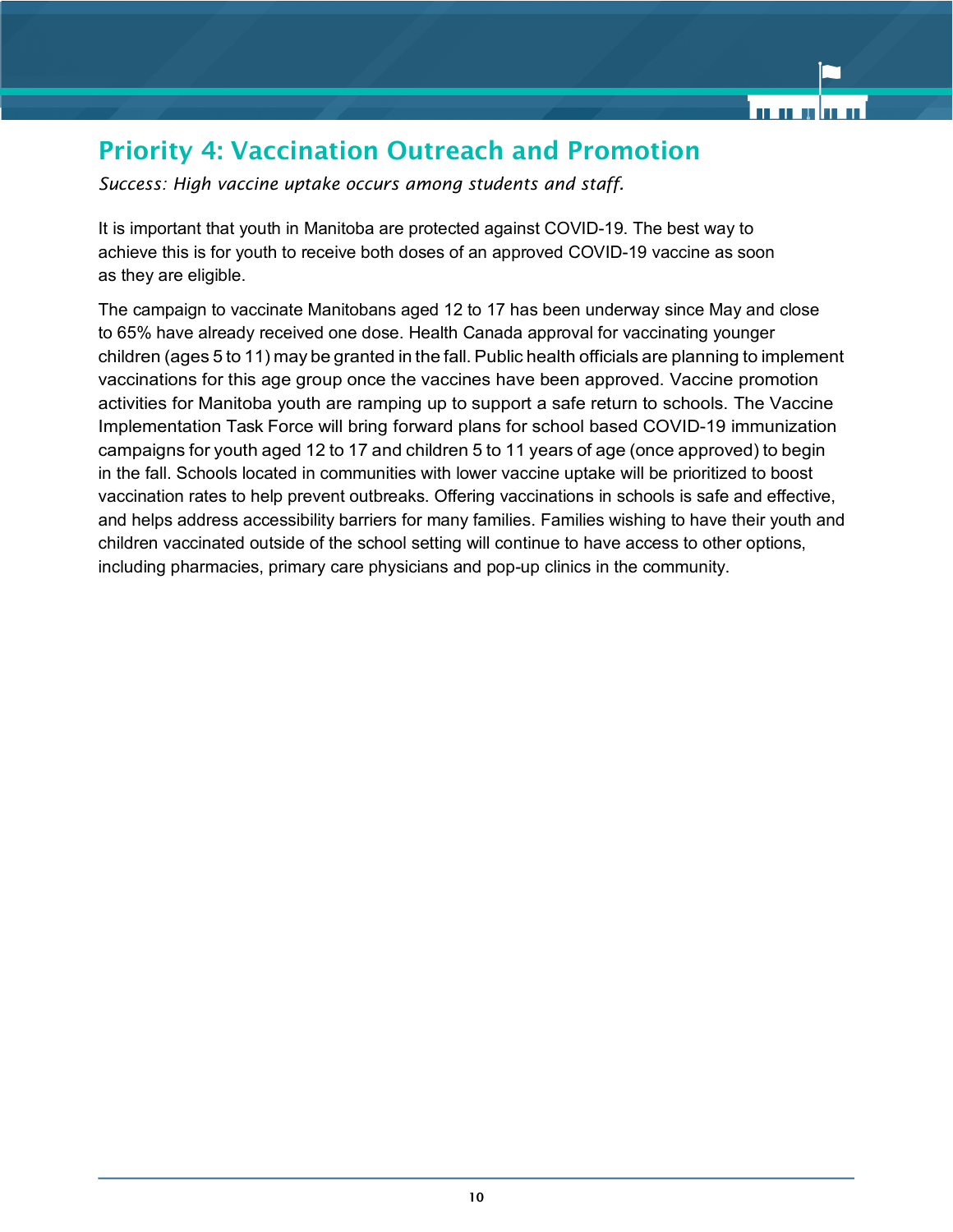# Appendix 1:

Public health measures for the reopening of schools on September 7, 2021

|                                        |                                                                                  | <b>Measures</b>                                                                                                                                                                                                                                                                                                                                                                                                                                                                                                                                                                                                                                                                                                                                                                                                                              |  |
|----------------------------------------|----------------------------------------------------------------------------------|----------------------------------------------------------------------------------------------------------------------------------------------------------------------------------------------------------------------------------------------------------------------------------------------------------------------------------------------------------------------------------------------------------------------------------------------------------------------------------------------------------------------------------------------------------------------------------------------------------------------------------------------------------------------------------------------------------------------------------------------------------------------------------------------------------------------------------------------|--|
| <b>Instructional</b><br><b>Program</b> | Kindergarten<br>to Grade 12                                                      | • All students are learning in class. Full curriculum<br>is being taught.<br>• Modifications to delivery may be required as a result<br>of current public health measures.                                                                                                                                                                                                                                                                                                                                                                                                                                                                                                                                                                                                                                                                   |  |
|                                        | Students with<br><b>Special Learning Needs</b><br>and<br><b>Students at Risk</b> | • Students with special learning needs and students at<br>risk may continue to require additional supports, as<br>well as frequent collaboration and planning, strong<br>communication, flexibility and creativity within the<br>student support team. Students will continue to<br>receive appropriate supports, as per the student-<br>specific planning process and where required by their<br>individual health care plans.<br>• School teams will continue to work in collaboration<br>with families and related agencies and organizations<br>that support children, youth and their families.<br>Planning will take into account particular timelines,<br>responsibilities of each partner and key practices<br>across environments, to ensure appropriate<br>educational programming is in place for in-class or<br>remote learning. |  |
|                                        | Students who are<br>Immunocompromised                                            | • Manitoba Remote Learning Support Centre will<br>provide remote learning for students in Kindergarten<br>to Grade 8 who are immunocompromised.<br>• InformNet, Teacher Mediated Options and Learning<br>from Home School/L'École Apprendre-chez-soi are<br>available for students in Grades 9 to 12 who are<br>immunocompromised.                                                                                                                                                                                                                                                                                                                                                                                                                                                                                                           |  |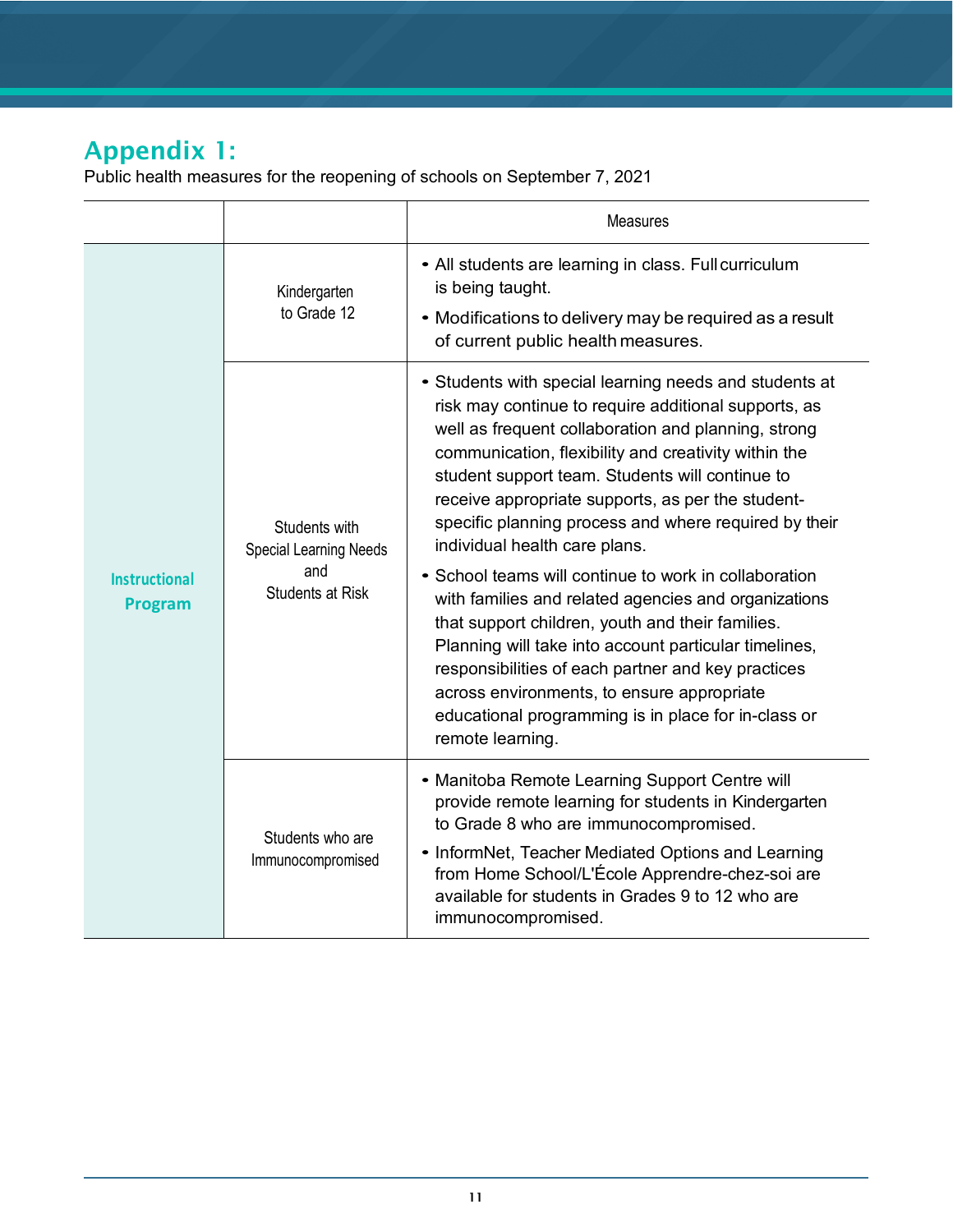|                                                                                       | <b>Measures</b>                                                                                                                                                                                                                                                                                                                                                                                                                                                                                                                                                                                                                                                                                                                                                                                                                                             |
|---------------------------------------------------------------------------------------|-------------------------------------------------------------------------------------------------------------------------------------------------------------------------------------------------------------------------------------------------------------------------------------------------------------------------------------------------------------------------------------------------------------------------------------------------------------------------------------------------------------------------------------------------------------------------------------------------------------------------------------------------------------------------------------------------------------------------------------------------------------------------------------------------------------------------------------------------------------|
| <b>Physical</b><br><b>Distancing and</b><br><b>Cohorts</b>                            | • Schools will use cohorts for Kindergarten to Grade 6 to assist with case<br>management and to minimize exposure for students who are not yet eligible<br>for vaccinations. There is the potential to move away from cohorts as the year<br>progresses, depending on public health recommendations at the time.<br>• Schools should encourage physical distancing to the greatest extent possible.<br>• Schools will manage the flow of people in common areas, including hallways,<br>and washrooms to minimize crowding and allow for the ease of people passing<br>through. They will implement the practice of staggered entrance and exit<br>times, or use separate entrances (if feasible).<br>• Schools will be prepared to implement physical distancing requirements<br>of 1 to 2 metres when recommended or directed by public health officials. |
| <b>Masks and</b><br><b>Personal</b><br><b>Protective</b><br><b>Equipment</b><br>(PPE) | • Masks are required for all students, staff and visitors. Public health officials<br>will continue to monitor closely and will adjust guidance as needed.<br>• The province will ensure masks and personal protective equipment are<br>available to schools for use.<br>• Manitoba Education will work with public health officials to determine the level<br>of personal protective equipment required for staff supporting students who<br>require interventions or supports that must be delivered in close proximity.<br>Existing guidance to be followed.                                                                                                                                                                                                                                                                                             |
| <b>Transportation</b>                                                                 | • School transportation will return to pre-COVID policies and practices with<br>some additional cleaning requirements.<br>• Buses will be at full capacity.<br>• Assigned seating will be retained.<br>• Mask requirements will follow public health recommendations and<br>orders at the time.                                                                                                                                                                                                                                                                                                                                                                                                                                                                                                                                                             |
| Extra-<br>curricular,<br>sportsand<br>field trips                                     | • Extra-curricular activities, including sports, optional programming and field<br>trips, are allowed, as long as the activities follow current public health<br>recommendations and orders at the time.<br>• Overnight trips remain prohibited. This is subject to change. Any change will<br>follow public health recommendations and orders at the time.                                                                                                                                                                                                                                                                                                                                                                                                                                                                                                 |
| <b>Assemblies and</b><br>gatherings                                                   | • Types and size of gatherings and assemblies will align with public<br>health recommendations and orders for indoor gatherings at the time.<br>Smaller grade-specific or cohorted assemblies are recommended.                                                                                                                                                                                                                                                                                                                                                                                                                                                                                                                                                                                                                                              |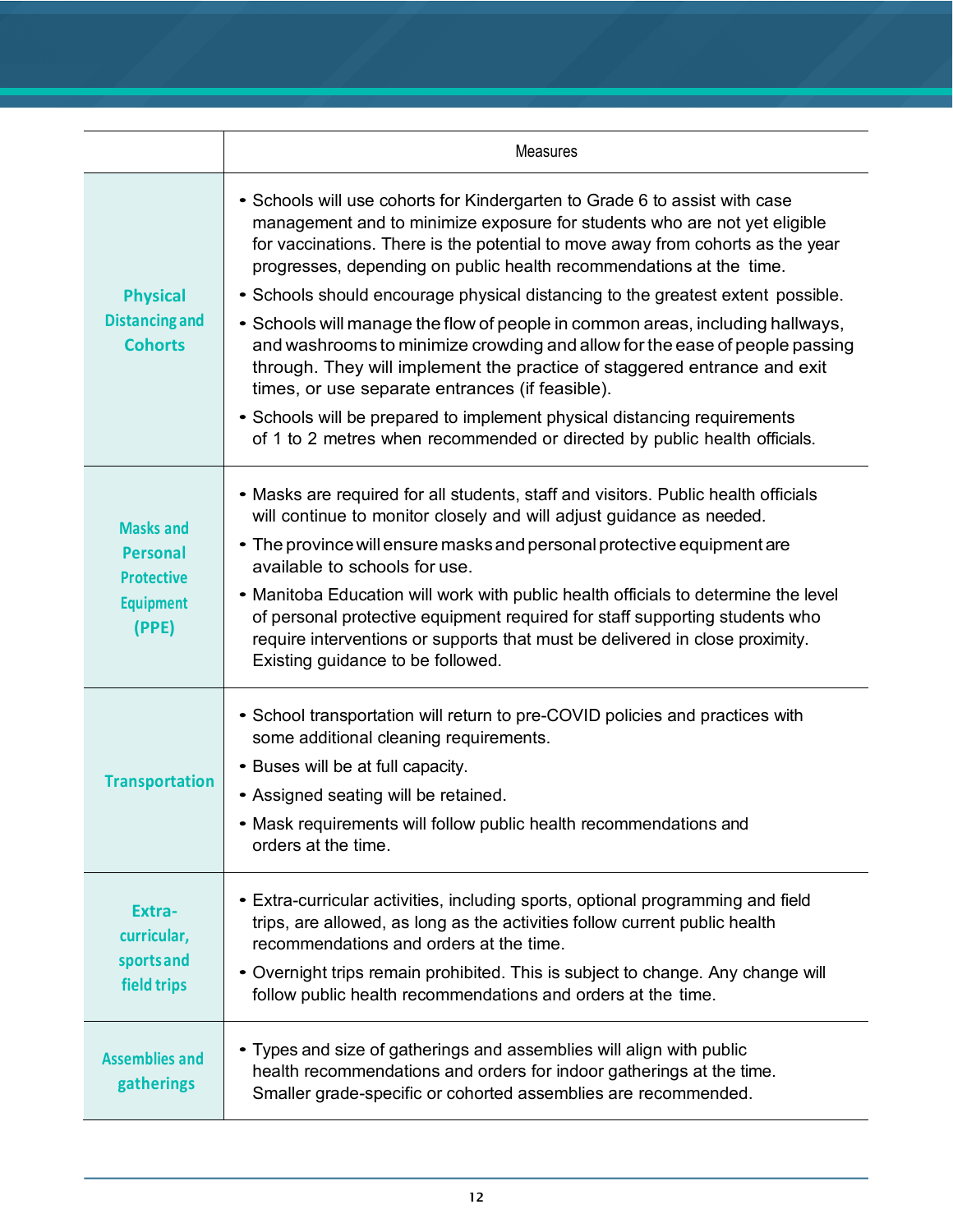|                                                        | <b>Measures</b>                                                                                                                                                                                                                                                                                                                                                                                                                                                                                                                                                                                                                                                                                                                                                                                                                                                                                                                                                                                                                                                                              |  |  |
|--------------------------------------------------------|----------------------------------------------------------------------------------------------------------------------------------------------------------------------------------------------------------------------------------------------------------------------------------------------------------------------------------------------------------------------------------------------------------------------------------------------------------------------------------------------------------------------------------------------------------------------------------------------------------------------------------------------------------------------------------------------------------------------------------------------------------------------------------------------------------------------------------------------------------------------------------------------------------------------------------------------------------------------------------------------------------------------------------------------------------------------------------------------|--|--|
| <b>Visitors,</b><br><b>Community Use</b><br>of Schools | • Visitors, volunteers and community use of schools are permitted, provided<br>they adhere to public health recommendations and orders at the time.<br>• School divisions and schools will ensure that any required public health<br>recommendations and orders are followed by the users of the facilities.<br>• Schools will ensure proper documentation of visitors is implemented to<br>support case and contact management.                                                                                                                                                                                                                                                                                                                                                                                                                                                                                                                                                                                                                                                             |  |  |
| <b>Public</b><br><b>Health</b><br><b>Fundamentals</b>  | • Students and staff will continue to follow hand hygiene and respiratory<br>etiquette. Guidance is found at www.gov.mb.ca/covid19/fundamentals/<br>focus-on-the-fundamentals.html<br>• Schools will ensure the on-going practice of hand hygiene stations at<br>entrances and exits to school facilities and classrooms and encourage<br>frequent usage.<br>• It is important that parents and guardians screen their child (ren) for COVID-19<br>symptoms before sending them to school each day. A self-screening tool is<br>available at https://sharedhealthmb.ca/covid19/screening-tool/.<br>• Schools can require students or staff who are showing symptoms to stay home,<br>encourage them to seek testing and follow public health recommendations<br>and orders on testing. Current public health information on isolation<br>requirements and exemptions is found at https://manitoba.ca/covid19/<br>fundamentals/self-isolation.html                                                                                                                                            |  |  |
| <b>Cleaning and</b><br><b>Disinfecting</b>             | • Since the risk of COVID-19 transmission from surfaces is low, a transition<br>to pre-COVID cleaning practices will occur.<br>• Cleaning and disinfecting will focus on high-touch surfaces and common<br>areas but frequency can return to normal practices. Washrooms are the<br>exception, as they require more intensive cleaning.<br>• Schools will be prepared to enhance cleaning and disinfection measures<br>and protocols when required.<br>• Schools will<br>o Monitor hand hygiene supplies to ensure an ample supply at all<br>sinks in washroom and kitchen areas.<br>o Continue to implement touchless water drinking practice, including<br>the use of water bottles and touchless water fountains where available.<br>o Return bus cleaning to pre-COVID practices.<br>o Perform good hand hygiene after waste removal. No-touch waste<br>receptacles are preferred.<br>• Health Canada has posted a list of disinfectants shown to be effective<br>against COVID-19 at www.canada.ca/en/health-canada/services/drugs-health-<br>products/disinfectants/covid-19/list.html |  |  |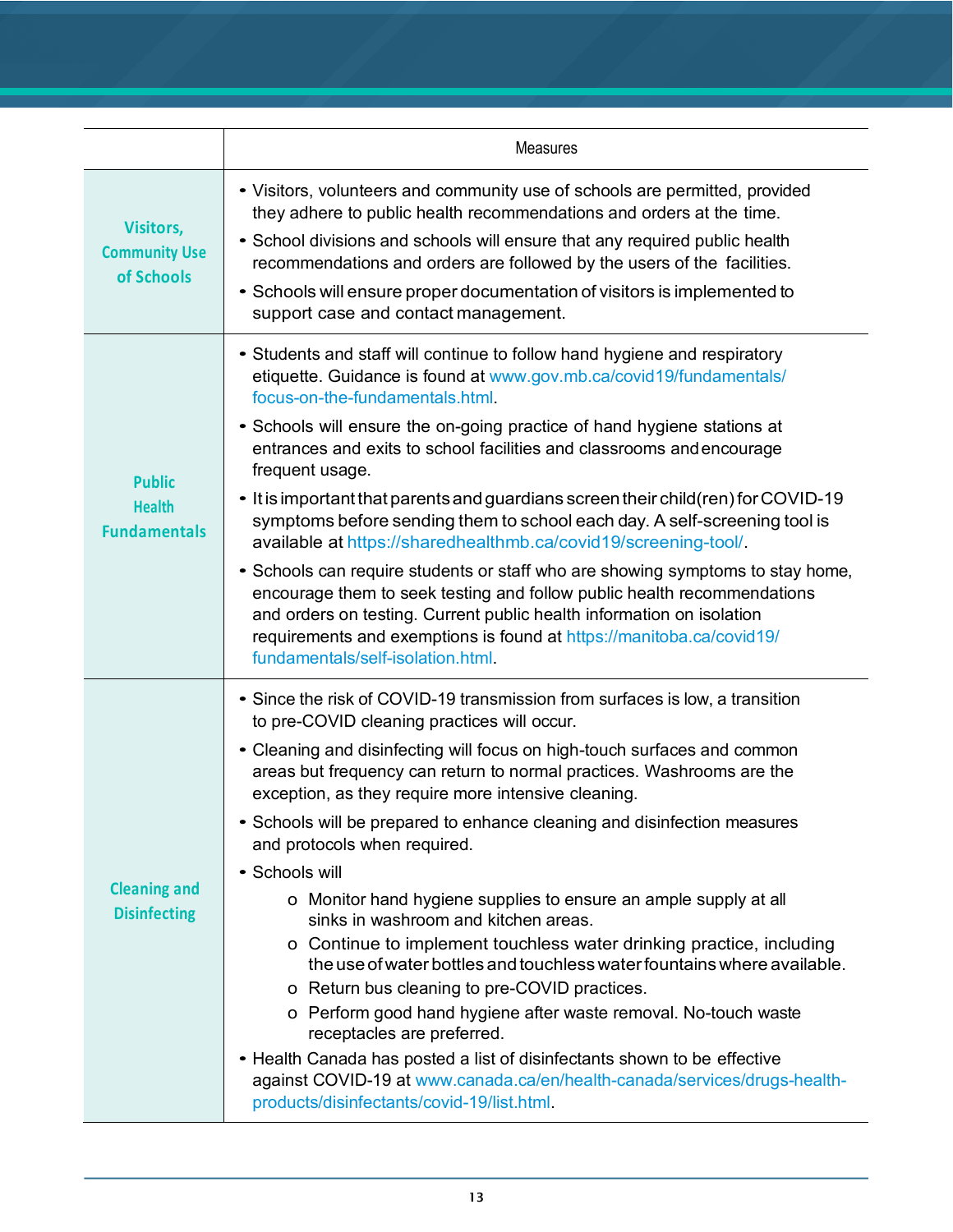|                                                           | <b>Measures</b>                                                                                                                                                                                                          |  |  |
|-----------------------------------------------------------|--------------------------------------------------------------------------------------------------------------------------------------------------------------------------------------------------------------------------|--|--|
|                                                           | • Only school staff will handle, prepare and serve food, following all safe food<br>handling protocols.<br>• Utensils should be used.<br>• Remove shared food containers from eating areas. If using single serve        |  |  |
| <b>Food</b><br><b>Handling</b>                            | packets of condiments, provide them directly to students. Use prepackaged<br>snacks and serve them directly to students.                                                                                                 |  |  |
|                                                           | • Open kitchen and cafeteria areas to eat, but avoid overcrowding.                                                                                                                                                       |  |  |
|                                                           | • Ensure proper hand hygiene practices.                                                                                                                                                                                  |  |  |
|                                                           | • Food and nutrition courses involving food preparation with students may<br>continue if supervised by qualified staff who follow industry standards.                                                                    |  |  |
| <b>Sharing toys,</b><br>and                               | • Students can share toys and manipulatives. Ensure hand hygiene before<br>and after use.                                                                                                                                |  |  |
| manipulatives                                             | • Shared play stations (e.g., water tables and sand tables) are permitted,<br>provided good hand hygiene before and after use is practiced.                                                                              |  |  |
| and using                                                 | • School and classroom libraries are open for use. Ensure good hand hygiene                                                                                                                                              |  |  |
| the library                                               | before and after use                                                                                                                                                                                                     |  |  |
|                                                           | • Schools will apply guidance, including the following:                                                                                                                                                                  |  |  |
|                                                           | o move activities outdoors when possible (for example, lunch, classes<br>and physical activity) and consider moving classrooms outside when<br>space and weather permit.                                                 |  |  |
| <b>Ventilation</b>                                        | o ensure that the ventilation system operates properly.                                                                                                                                                                  |  |  |
|                                                           | o increase air exchanges by adjusting the HVAC system.                                                                                                                                                                   |  |  |
|                                                           | o open windows when possible and if weather permits.<br>o maximize space and avoid crowded rooms and hallways.                                                                                                           |  |  |
|                                                           | • Wind instruments and indoor singing are permitted.                                                                                                                                                                     |  |  |
| <b>Music (Wind</b><br>instruments and<br>singing indoors) | • Assess ventilation, encourage spacing where possible and consider outdoor<br>classrooms as weather permits.                                                                                                            |  |  |
|                                                           | • Sharing of music stands and sheet music is permitted, provided good hand<br>hygiene practices are followed.                                                                                                            |  |  |
|                                                           | • Instruments, including accessories (e.g. drum sticks, mallets) should not be<br>shared. If sharing instruments and accessories is required for equity purposes,<br>then they will be thoroughly cleaned between users. |  |  |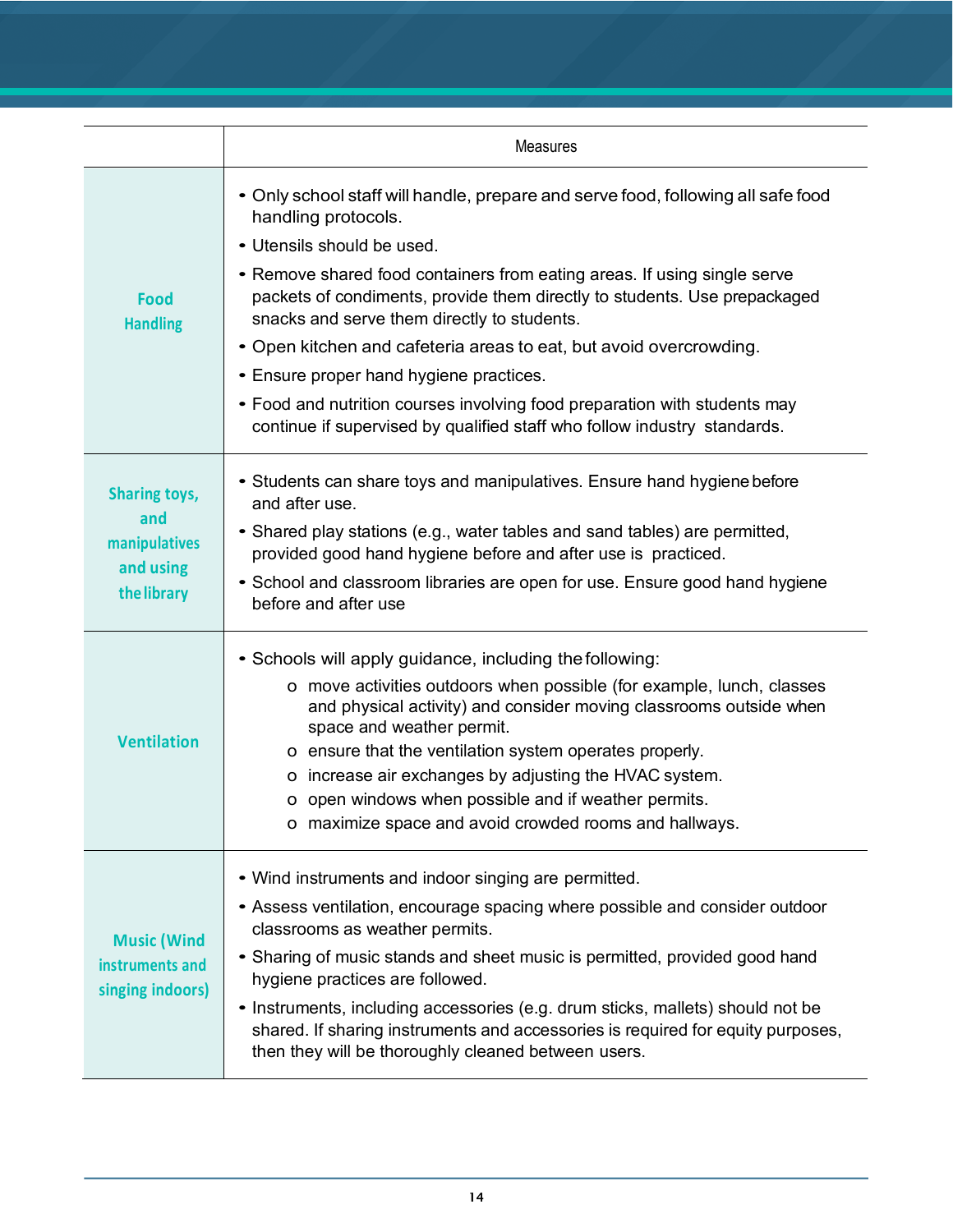|                                       | <b>Measures</b>                                                                                                                                                                                                                                                                                                                                                                                                                   |  |  |
|---------------------------------------|-----------------------------------------------------------------------------------------------------------------------------------------------------------------------------------------------------------------------------------------------------------------------------------------------------------------------------------------------------------------------------------------------------------------------------------|--|--|
| <b>Child Care</b><br><b>Centres</b>   | • Schools will work cooperatively with school-based child care centres to<br>ensure that they can continue to operate. This includes protection of<br>designated child care centre space for child care centres in schools, and<br>an approach to supporting shared spaces, including cleaning protocols.                                                                                                                         |  |  |
|                                       | • Technology education programming is permitted, provided public health<br>measures are followed.                                                                                                                                                                                                                                                                                                                                 |  |  |
| <b>Technology</b><br><b>Education</b> | • When planning for technical-vocational, industrial arts, human ecology and<br>applied commerce education programs, the following Manitoba COVID-19<br>support documents may provide useful sector-specific information:<br>Workplace Guidance for Business Owners and Guidance for Industry Sectors.<br>These documents are available at https://manitoba.ca/asset library/en/<br>coronavirus/restoring-workplace-guidance.pdf. |  |  |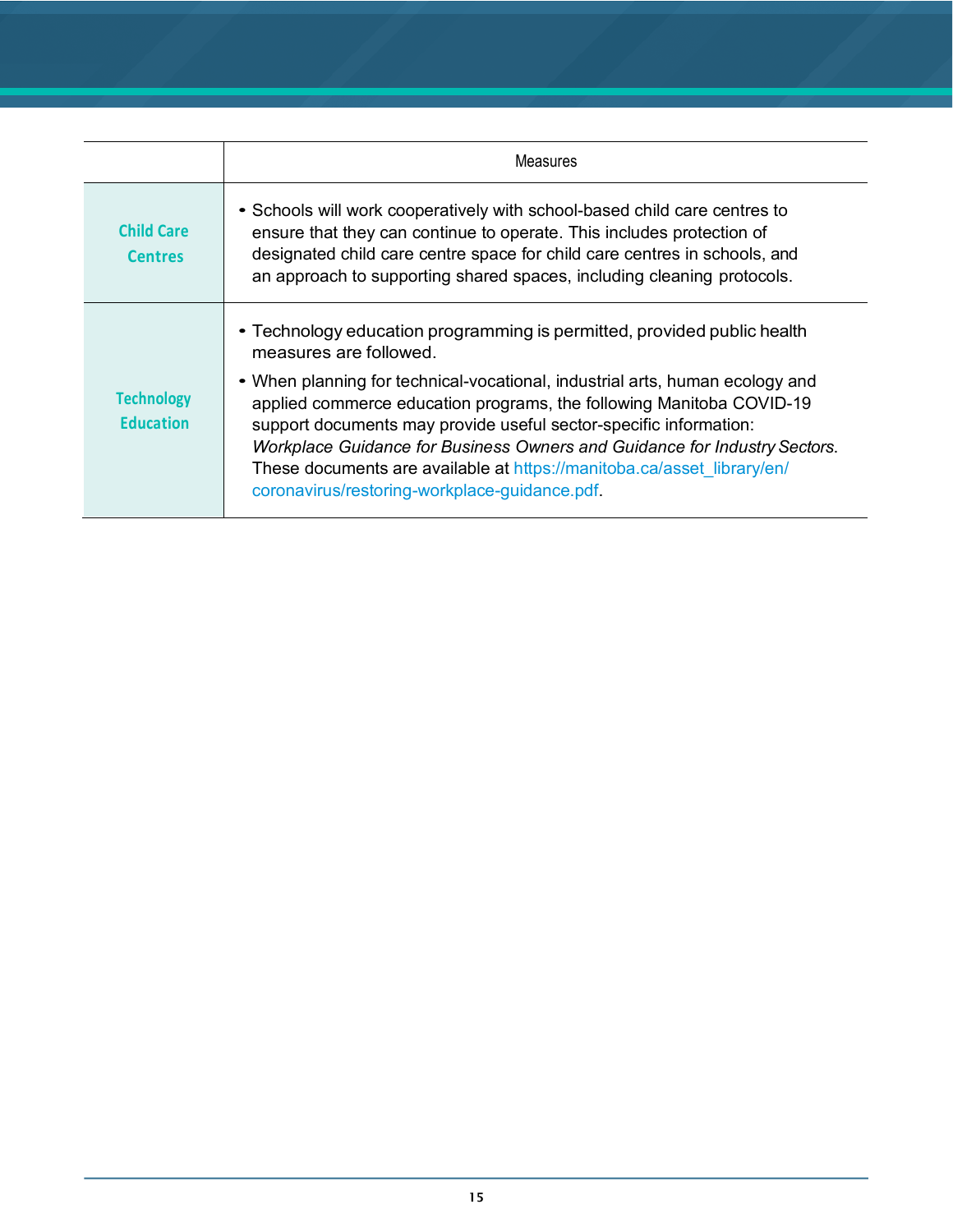Appendix 2: School reopening contingency plans for Caution (Yellow), Restricted (Orange) and Critical (Red) Levels

Schools will be prepared to implement measures as outlined in Caution (Yellow), Restricted (Orange) and Critical (Red) levels of the Pandemic Response System, as well as any additional public health measures in place at the time. The table below provides an overview of additional public health measures that may be required to ensure student and staff safety.

|                                            |        | <b>Additional Public Health Measures</b>                                                 |                                                                                |                                                                                                                                                                                                                                                                                                                                                                                                                                                                                                                                                                                             |  |
|--------------------------------------------|--------|------------------------------------------------------------------------------------------|--------------------------------------------------------------------------------|---------------------------------------------------------------------------------------------------------------------------------------------------------------------------------------------------------------------------------------------------------------------------------------------------------------------------------------------------------------------------------------------------------------------------------------------------------------------------------------------------------------------------------------------------------------------------------------------|--|
|                                            |        | <b>Caution (Yellow)</b>                                                                  | <b>Restricted (Orange)</b>                                                     | <b>Critical (Red)</b>                                                                                                                                                                                                                                                                                                                                                                                                                                                                                                                                                                       |  |
| <b>Instructional</b><br><b>Programming</b> | K to 8 | • All students are in<br>full-time class learning<br>to the greatest extent<br>possible. | • All students are in<br>class learning to the<br>greatest extent<br>possible. | • Remote learning for all students is<br>required. Schools are open for<br>Kindergarten to Grade 6 students of<br>critical services workers who cannot<br>make alternative care arrangements,<br>students with special needs and<br>students at risk.<br>• Focus on literacy, numeracy and other<br>curricular areas, as time and resources<br>permit.<br>• Rotating in of small groups (5 to 6) may<br>occur for support and assessment<br>purposes.<br>• Classroom teacher provides remote<br>learning to ALL students as per the<br>Manitoba Education Standards for<br>Remote Learning. |  |
|                                            |        |                                                                                          |                                                                                |                                                                                                                                                                                                                                                                                                                                                                                                                                                                                                                                                                                             |  |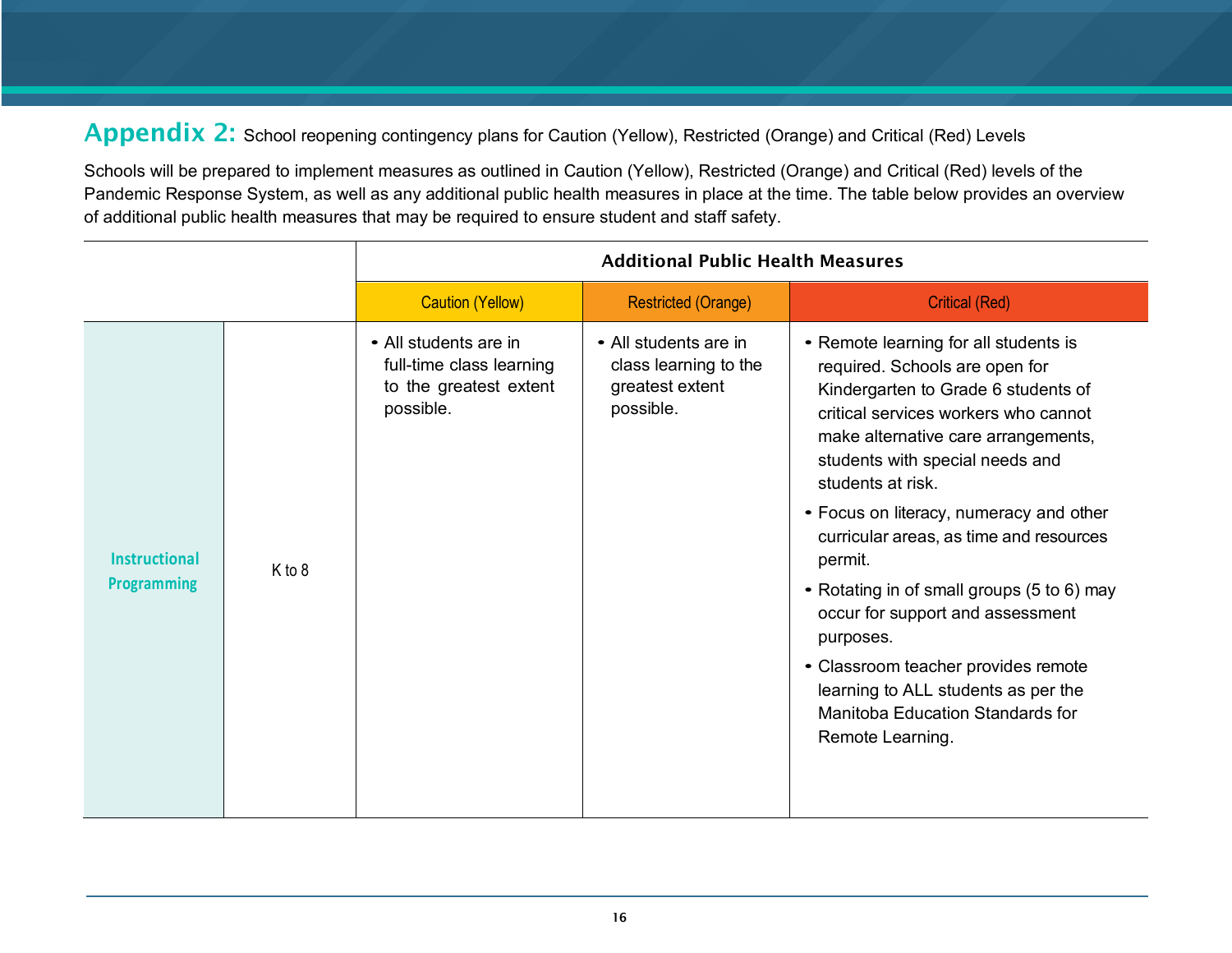|                                            |         | <b>Caution (Yellow)</b>                                                                                                                                                                    | <b>Restricted (Orange)</b>                                                                                                                                                                                                                                  | <b>Critical (Red)</b>                                                                                                                                                                                                                                                                                                                                                                               |
|--------------------------------------------|---------|--------------------------------------------------------------------------------------------------------------------------------------------------------------------------------------------|-------------------------------------------------------------------------------------------------------------------------------------------------------------------------------------------------------------------------------------------------------------|-----------------------------------------------------------------------------------------------------------------------------------------------------------------------------------------------------------------------------------------------------------------------------------------------------------------------------------------------------------------------------------------------------|
| <b>Instructional</b><br><b>Programming</b> | 9 to 12 | • All students are in class<br>learning to the greatest extent<br>possible.<br>• Modifications to program<br>delivery may be required<br>as a result of current public<br>health measures. | • Blended learning is required<br>where two metres of<br>physical distancing and<br>cohorts with a minimum<br>of one metre could not<br>be achieved.<br>• Modifications to program<br>delivery may be required as<br>a result of public health<br>measures. | • Move to remote learning.<br>• Students with special<br>learning needs and<br>students at risk may be<br>accommodated at school.<br>• Rotating in of small groups<br>$(5 to 6)$ may occur for<br>support and assessment<br>purposes.<br>• The classroom teacher<br>provides remote learning<br>to ALL students as per the<br><b>Manitoba Education</b><br><b>Standards for Remote</b><br>Learning. |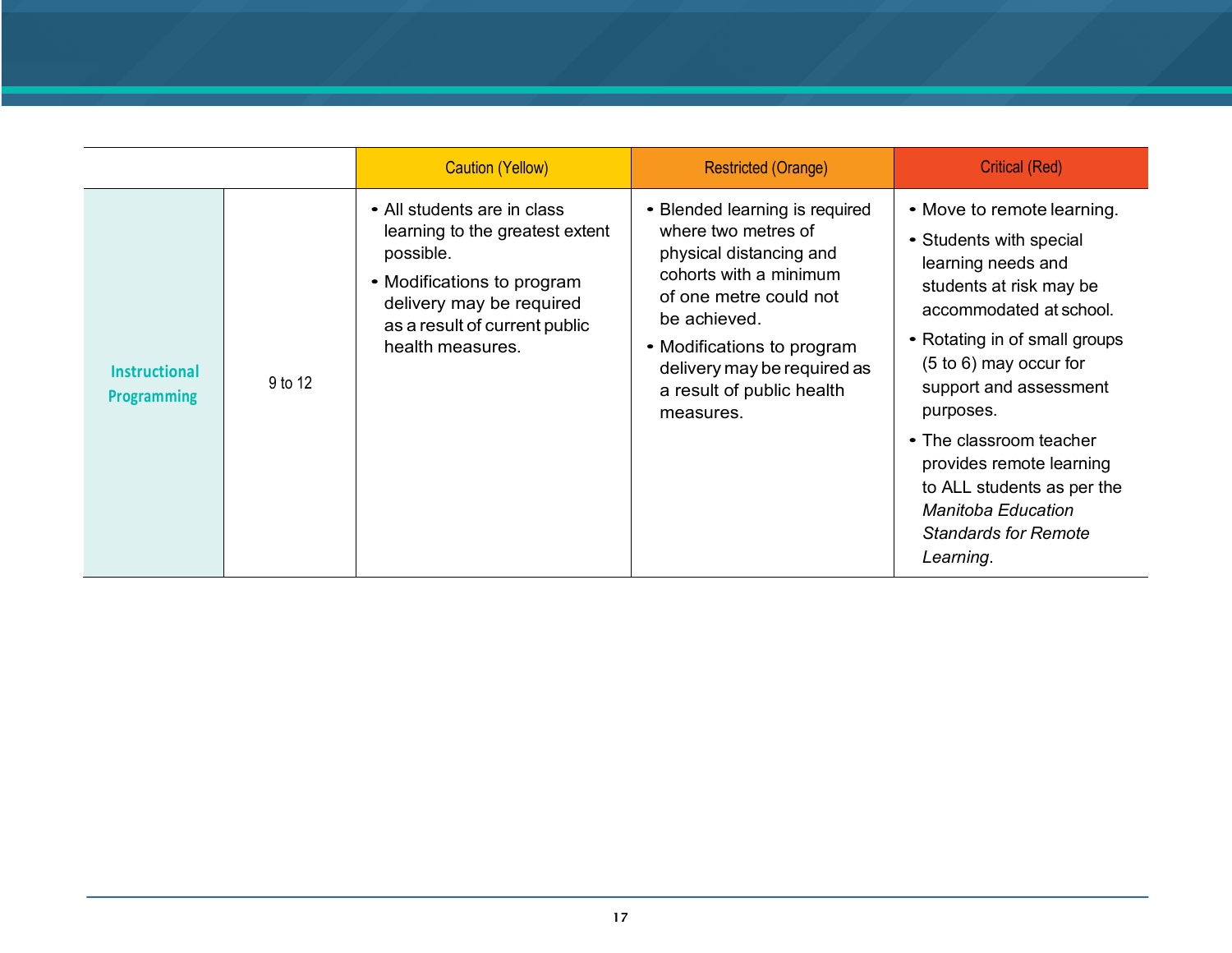|                                                     | <b>Caution (Yellow)</b>                                                                                                                                                                              | <b>Restricted (Orange)</b>                                                                                                                                                                                                                                                                                                                                                                                                                                                                                                                                                                                                                              | <b>Critical (Red)</b>                                                                                                                                                                                                                                                                                                                                                                                                                                                                                                                                           |  |
|-----------------------------------------------------|------------------------------------------------------------------------------------------------------------------------------------------------------------------------------------------------------|---------------------------------------------------------------------------------------------------------------------------------------------------------------------------------------------------------------------------------------------------------------------------------------------------------------------------------------------------------------------------------------------------------------------------------------------------------------------------------------------------------------------------------------------------------------------------------------------------------------------------------------------------------|-----------------------------------------------------------------------------------------------------------------------------------------------------------------------------------------------------------------------------------------------------------------------------------------------------------------------------------------------------------------------------------------------------------------------------------------------------------------------------------------------------------------------------------------------------------------|--|
| <b>Physical</b><br><b>Distancing</b><br>and Cohorts | • Encourage physical distancing<br>between students to the greatest<br>extent possible.<br>• Other physical distancing and cohort<br>measures for Kindergarten to Grade<br>6 continue to befollowed. | • Schools must ensure two metres<br>of physical distancing to the<br>greatest extent possible, and<br>adjust classroom space as<br>necessary; excess furniture must<br>be removed from classrooms to<br>create additional space; other<br>spaces within schools must be<br>repurposed to accommodate<br>more distancing (e.g.,<br>multipurpose rooms, shared<br>spaces, common areas, and<br>libraries).<br>• Where physical distancing is not<br>possible, students must remain<br>within cohorts with a minimum<br>distance of one metre.<br>• Other physical distancing and<br>cohort measures found in Caution<br>(Yellow) continue to be followed. | • Two metres of physical<br>distancing must be maintained<br>for students who are in-class<br>learning.<br>• Multiple groups are allowed to<br>operate in<br>a school setting at the same<br>time, provided these groups<br>can be segregated to prevent<br>contact with each other. The<br>use of separate entrances/exits<br>and staggered drop-off/pick-up<br>schedules should be employed<br>to minimize congestion and<br>mixing of groups.<br>• Other physical distancing<br>and cohort measures found in<br>Caution (Yellow) continue to<br>be followed. |  |
| <b>PPE (Masks)</b>                                  | • Mask use and any additional personal protective equipment usage will follow current public health<br>recommendations and orders.                                                                   |                                                                                                                                                                                                                                                                                                                                                                                                                                                                                                                                                                                                                                                         |                                                                                                                                                                                                                                                                                                                                                                                                                                                                                                                                                                 |  |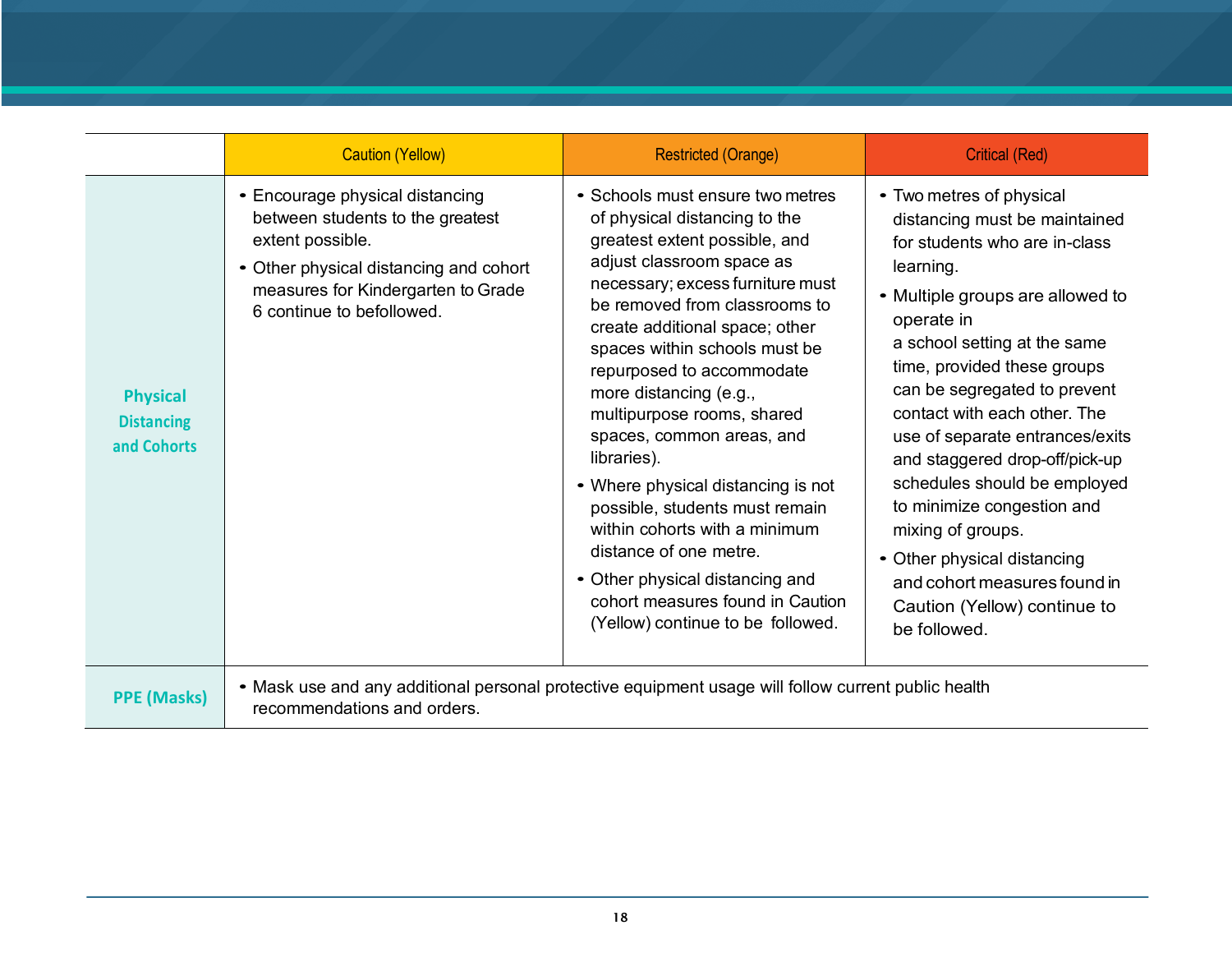|                                                                        | <b>Caution (Yellow)</b>                                                                                                                                                                                                                                                                      | <b>Restricted (Orange)</b> | <b>Critical (Red)</b>                                                                                                                                                                                                                                                                              |  |
|------------------------------------------------------------------------|----------------------------------------------------------------------------------------------------------------------------------------------------------------------------------------------------------------------------------------------------------------------------------------------|----------------------------|----------------------------------------------------------------------------------------------------------------------------------------------------------------------------------------------------------------------------------------------------------------------------------------------------|--|
| <b>Transportation</b>                                                  | • Seating plans required.<br>• Where possible individuals from the same<br>household occupy the same seat.<br>• Any additional measures would align with public<br>health recommendations and orders at the time.                                                                            |                            | • Bussing will be based on divisions' discretions.<br>Urban, rural and northern school divisions may<br>transport children of critical service workers who<br>do not have other means of transportation.<br>• Any additional measures will align with public<br>health recommendations and orders. |  |
| <b>Field Trips and</b><br><b>Extra-Curricular</b><br><b>Activities</b> | • Any additional measures will follow public health recommendations and orders at the time.                                                                                                                                                                                                  |                            |                                                                                                                                                                                                                                                                                                    |  |
| <b>Assemblies and</b><br>gatherings                                    | • Any additional measures will follow public health recommendations and orders at the time.                                                                                                                                                                                                  |                            |                                                                                                                                                                                                                                                                                                    |  |
| <b>Visitors and Community</b><br><b>Use of Schools</b>                 | • Any additional measures will follow public health recommendations and orders at the time.                                                                                                                                                                                                  |                            |                                                                                                                                                                                                                                                                                                    |  |
| <b>Cleaning and</b><br><b>Disinfecting</b>                             | • Any additional measures will follow public health recommendations and orders at the time<br>• Health Canada has posted a list of disinfectants shown to be effective against COVID-19 at<br>www.canada.ca/en/health-canada/services/drugs-health-products/disinfectants/covid-19/list.html |                            |                                                                                                                                                                                                                                                                                                    |  |